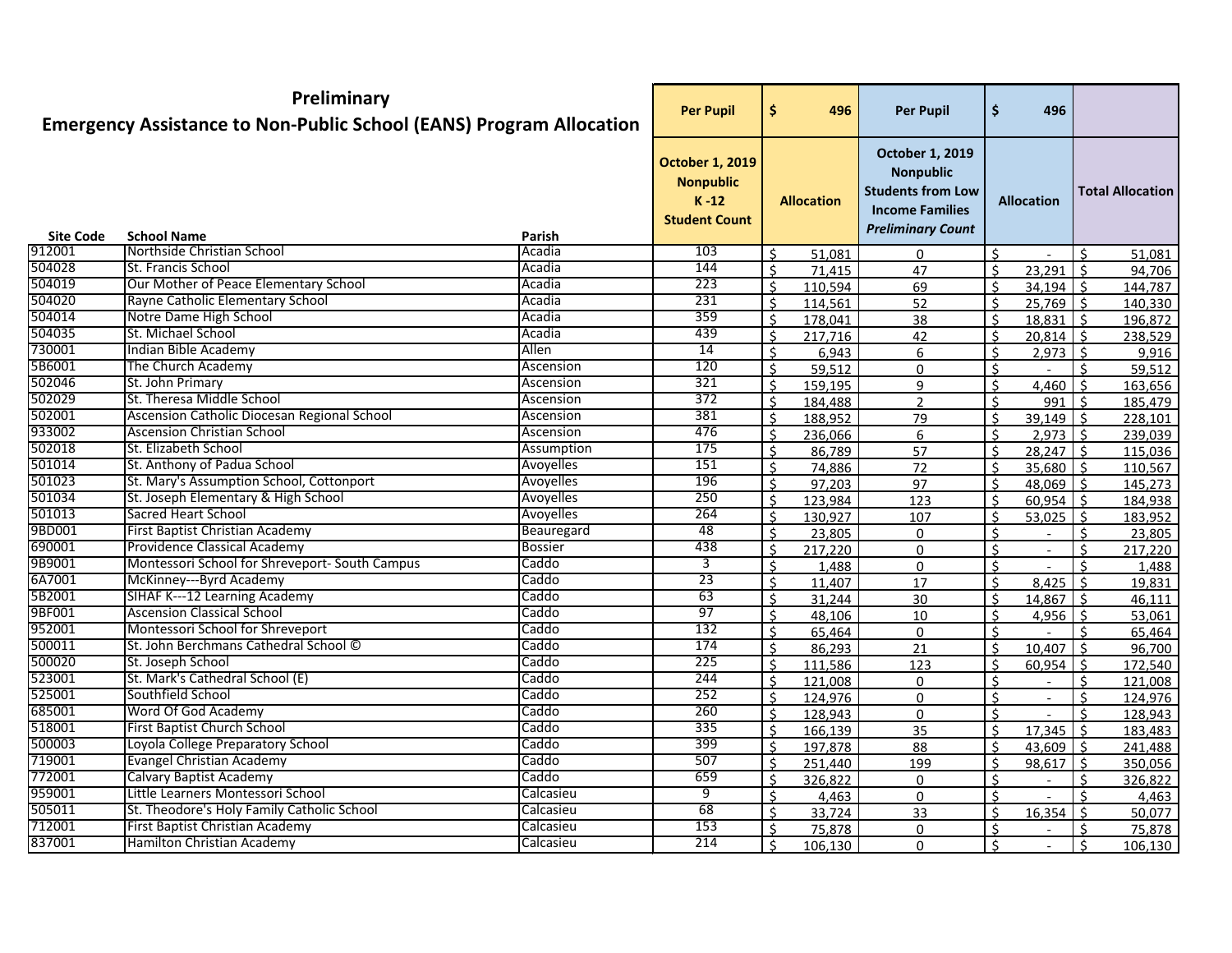|                            | Preliminary<br><b>Emergency Assistance to Non-Public School (EANS) Program Allocation</b> |                          | <b>Per Pupil</b>                                                               | \$<br>496                          | <b>Per Pupil</b>                                                                                                      | \$           | 496                        |                    |                         |
|----------------------------|-------------------------------------------------------------------------------------------|--------------------------|--------------------------------------------------------------------------------|------------------------------------|-----------------------------------------------------------------------------------------------------------------------|--------------|----------------------------|--------------------|-------------------------|
|                            |                                                                                           |                          | <b>October 1, 2019</b><br><b>Nonpublic</b><br>$K - 12$<br><b>Student Count</b> | <b>Allocation</b>                  | October 1, 2019<br><b>Nonpublic</b><br><b>Students from Low</b><br><b>Income Families</b><br><b>Preliminary Count</b> |              | <b>Allocation</b>          |                    | <b>Total Allocation</b> |
| <b>Site Code</b><br>505006 | <b>School Name</b><br>Our Lady's School                                                   | Parish<br>Calcasieu      | 216                                                                            |                                    |                                                                                                                       |              |                            |                    |                         |
| 505010                     | St. Margaret School                                                                       | Calcasieu                | 233                                                                            | Ś.<br>107,122<br>Ś.                | 40                                                                                                                    | \$           | $19,822$ \$<br>$24,282$ \$ |                    | 126,945                 |
| 527001                     | <b>Bishop Noland Episcopal Day School</b>                                                 | Calcasieu                | 297                                                                            | 115,553<br>Ś.                      | 49                                                                                                                    | Ś.           | $5,451$ \$                 |                    | 139,836                 |
| 505002                     | Immaculate Conception Cathedral School                                                    | Calcasieu                | 345                                                                            | 147,293<br>$\mathsf{S}$<br>171,098 | 11<br>5                                                                                                               | $\mathsf{S}$ | $2,478$ \$                 |                    | 152,744<br>173,576      |
| 505005                     | Our Lady Queen of Heaven School                                                           | Calcasieu                | 563                                                                            | \$<br>279,212                      | 23                                                                                                                    | \$           | $11,398$ \$                |                    | 290,610                 |
| 505009                     | St. Louis Catholic High School                                                            | Calcasieu                | 593                                                                            | \$<br>294,090                      |                                                                                                                       | \$           | $11,893$ \$                |                    | 305,984                 |
| 656001                     | Old Bethel Christian Academy                                                              | Caldwell                 | 58                                                                             | \$<br>28,764                       | 24<br>0                                                                                                               | \$           |                            | ς.                 | 28,764                  |
| 502016                     | St. Alphonsus School                                                                      | <b>Central Community</b> | 357                                                                            | Ś.<br>177,049                      | 20                                                                                                                    | \$           | 9,911                      | ς.                 | 186,960                 |
| 536001                     | <b>Central Private School</b>                                                             | <b>Central Community</b> | 366                                                                            | Ś.<br>181,513                      | 0                                                                                                                     | ς            |                            |                    | 181,513                 |
| 506002                     | <b>Annunciation School</b>                                                                | City of Bogalusa         | 102                                                                            | \$<br>50,585                       | 36                                                                                                                    | \$           | $17,840$ \$                |                    | 68,426                  |
| 944001                     | Ben's Ford Christian School                                                               | City of Bogalusa         | 284                                                                            | \$<br>140,846                      | 35                                                                                                                    | \$           | $17,345$ \$                |                    | 158,190                 |
| 905001                     | <b>QuesTECH Learning</b>                                                                  | City of Monroe           | 73                                                                             | Ś.<br>36,203                       | $\overline{7}$                                                                                                        | Ś.           | $3,469$ \$                 |                    | 39,672                  |
| 635001                     | <b>Grace Episcopal School</b>                                                             | City of Monroe           | 147                                                                            | $\mathsf{\hat{S}}$<br>72,903       | 1                                                                                                                     | ς.           | $496$ \$                   |                    | 73,398                  |
| 500008                     | Our Lady of Fatima School                                                                 | City of Monroe           | 217                                                                            | Ś.<br>107,618                      | 51                                                                                                                    | Ś.           | $25,274$   \$              |                    | 132,892                 |
| 500005                     | Jesus Good Shepherd School                                                                | City of Monroe           | 232                                                                            | \$<br>115,057                      | 8                                                                                                                     | \$           | $3,964$ \$                 |                    | 119,022                 |
| 500010                     | St. Frederick High School                                                                 | City of Monroe           | 258                                                                            | \$<br>127,952                      | 6                                                                                                                     | \$           | $2,973$ \$                 |                    | 130,925                 |
| 855001                     | Mt. Olive Christian School                                                                | Claiborne                | 71                                                                             | Ś.<br>35,211                       | 35                                                                                                                    | \$           | $17,345$ \$                |                    | 52,556                  |
| 529001                     | Claiborne Academy                                                                         | Claiborne                | 168                                                                            | Ś.<br>83,317                       | 0                                                                                                                     | Ś.           |                            | ς.                 | 83,317                  |
| 531001                     | <b>Central School Corporation</b>                                                         | DeSoto                   | 97                                                                             | \$<br>48,106                       | 0                                                                                                                     | Ś            | $\sim$                     | ς                  | 48,106                  |
| 958001                     | Montessori School of Baton Rouge                                                          | East Baton Rouge         | 4                                                                              | Ś.<br>1,984                        | $\Omega$                                                                                                              | Ś            | $\overline{\phantom{a}}$   | $\mathsf{\hat{S}}$ | 1,984                   |
| 700001                     | Elan Vital                                                                                | East Baton Rouge         | 9                                                                              | Ś.<br>4,463                        | $\mathbf{0}$                                                                                                          | Ś.           |                            | ς.                 | 4,463                   |
| 674001                     | Angles Academy                                                                            | East Baton Rouge         | $\overline{13}$                                                                | Ś.<br>6,447                        | 9                                                                                                                     | ς            | 4,460                      | -Ś                 | 10,907                  |
| 898001                     | Louisiana New School Academy                                                              | East Baton Rouge         | 20                                                                             | Ś.<br>9,919                        | 14                                                                                                                    | \$           | $6,938$ \$                 |                    | 16,857                  |
| 9BK001                     | ABLE Academy, LLC                                                                         | East Baton Rouge         | 21                                                                             | \$<br>10,415                       | 0                                                                                                                     | \$           |                            | ς                  | 10,415                  |
| 612001                     | McKanstry Preparatory School/Little Scholars                                              | East Baton Rouge         | 23                                                                             | \$<br>11,407                       | 3                                                                                                                     | Ś.           | 1,487                      | -Ś                 | 12,893                  |
| 955001                     | La Printaniere Montessori                                                                 | East Baton Rouge         | 34                                                                             | \$<br>16,862                       | 0                                                                                                                     | Ŝ.           |                            | Ŝ.                 | 16,862                  |
| 9B3001                     | St. Lillian Academy                                                                       | <b>East Baton Rouge</b>  | 39                                                                             | Ś.<br>19,342                       | 0                                                                                                                     | Ś.           |                            | $\zeta$            | 19,342                  |
| 502048                     | Diocese of Baton Rouge Special Education Program                                          | East Baton Rouge         | 59                                                                             | Ś.<br>29,260                       | 0                                                                                                                     | Ś.           |                            |                    | 29,260                  |
| 539001                     | <b>Trinity Lutheran School</b>                                                            | East Baton Rouge         | 59                                                                             | Ś.<br>29,260                       | 14                                                                                                                    | Ś            | 6,938                      | $\zeta$            | 36,198                  |
| 845002                     | Bethany Christian School South Campus                                                     | East Baton Rouge         | 77                                                                             | \$<br>38,187                       | 0                                                                                                                     | \$           |                            | ς.                 | 38,187                  |
| 729001                     | Gardere Community Christian School                                                        | East Baton Rouge         | 78                                                                             | Ś.<br>38,683                       | 76                                                                                                                    | $\mathsf{S}$ | $37,663$ \$                |                    | 76,346                  |
| 704001                     | Martin Luther King Jr. Christian Academy                                                  | East Baton Rouge         | 83                                                                             | Ś.<br>41,163                       | 40                                                                                                                    | ς            | $19,822$ \$                |                    | 60,985                  |
| 907001                     | Brighter Horizon School of Baton Rouge                                                    | East Baton Rouge         | 83                                                                             | \$<br>41,163                       | 44                                                                                                                    | Ś            | $21,805$ \$                |                    | 62,967                  |
| 547001                     | <b>Trinity Episcopal Day School</b>                                                       | East Baton Rouge         | 88                                                                             | \$<br>43,642                       | 0                                                                                                                     | \$           | $\sim$                     | Ŝ.                 | 43,642                  |
| 705001                     | Greater Baton Rouge Hope Academy                                                          | East Baton Rouge         | 88                                                                             | \$<br>43,642                       | 0                                                                                                                     | \$           | $\sim$                     | Ŝ.                 | 43,642                  |
| 722001                     | Jehovah---Jireh Christian Academy                                                         | East Baton Rouge         | 119                                                                            | Ś.<br>59,016                       | 57                                                                                                                    | Ś.           | $28,247$ \$                |                    | 87,263                  |
| 502019                     | St. Francis Xavier School                                                                 | East Baton Rouge         | 141                                                                            | Ś.<br>69,927                       | 24                                                                                                                    | Ś.           | $11,893$ \$                |                    | 81,820                  |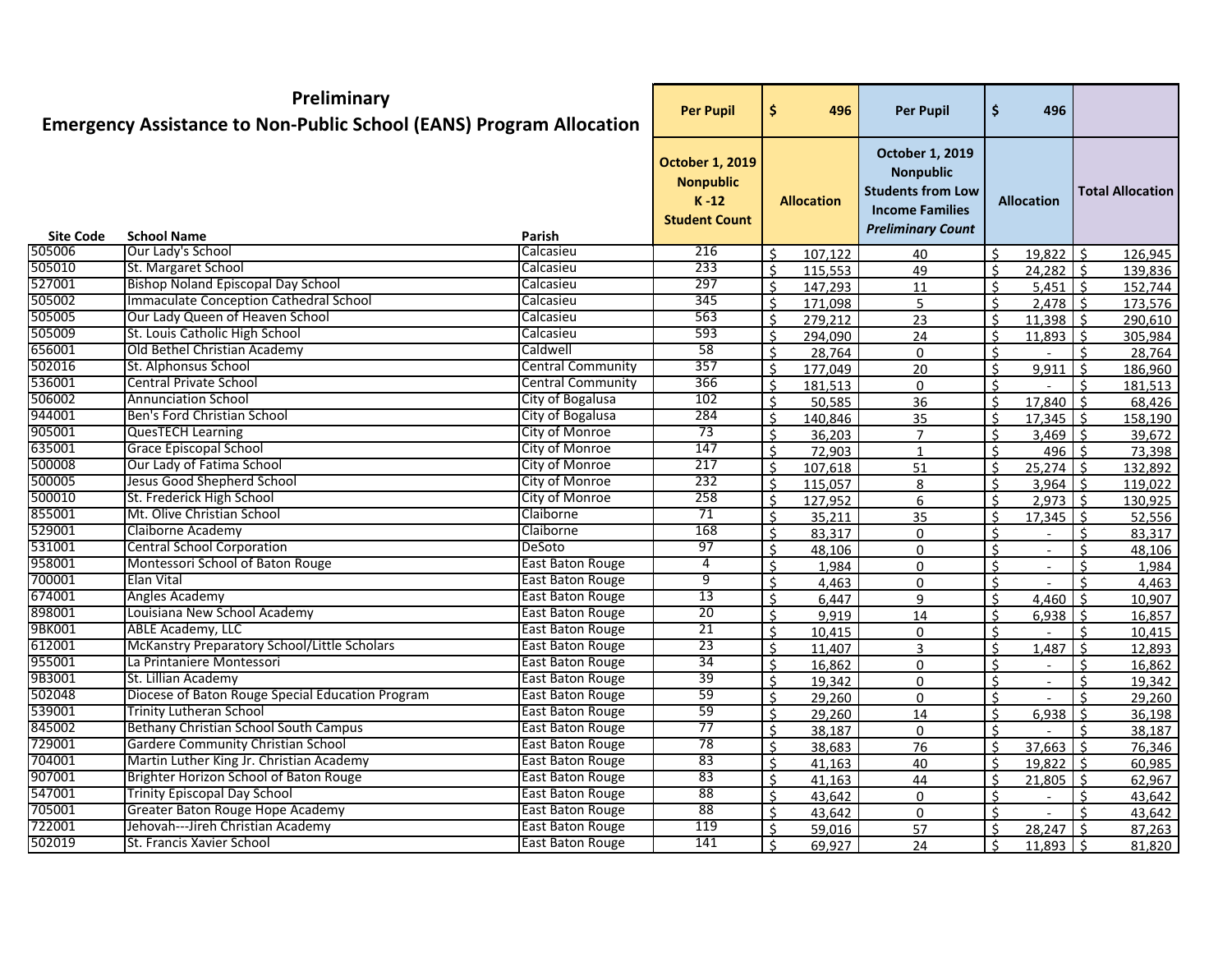|                  | Preliminary<br><b>Emergency Assistance to Non-Public School (EANS) Program Allocation</b> |                         | <b>Per Pupil</b>                                                             | \$<br>496                     | <b>Per Pupil</b>                                                                                                             | \$ | 496                      |                    |                         |
|------------------|-------------------------------------------------------------------------------------------|-------------------------|------------------------------------------------------------------------------|-------------------------------|------------------------------------------------------------------------------------------------------------------------------|----|--------------------------|--------------------|-------------------------|
|                  |                                                                                           |                         | <b>October 1, 2019</b><br><b>Nonpublic</b><br>$K-12$<br><b>Student Count</b> | <b>Allocation</b>             | <b>October 1, 2019</b><br><b>Nonpublic</b><br><b>Students from Low</b><br><b>Income Families</b><br><b>Preliminary Count</b> |    | <b>Allocation</b>        |                    | <b>Total Allocation</b> |
| <b>Site Code</b> | <b>School Name</b>                                                                        | Parish                  |                                                                              |                               |                                                                                                                              |    |                          |                    |                         |
| 694001           | <b>Brighton School</b>                                                                    | East Baton Rouge        | 146                                                                          | $\mathsf{S}$<br>72,407        | 0                                                                                                                            | Ś. | $\overline{\phantom{a}}$ | $\mathsf{S}$       | 72,407                  |
| 502021           | <b>Redemptorist Elementary School</b>                                                     | East Baton Rouge        | 158                                                                          | Ś.<br>78,358                  | $\mathbf{0}$                                                                                                                 | Ś. | $\blacksquare$           | $\mathsf{S}$       | 78,358                  |
| 502047           | Cristo Rey Baton Rouge High School                                                        | East Baton Rouge        | 174                                                                          | \$<br>86,293                  | 0                                                                                                                            | ς  | $\blacksquare$           | $\zeta$            | 86,293                  |
| 544001           | St. James Episcopal Day School                                                            | East Baton Rouge        | 177                                                                          | \$<br>87,781                  | 0                                                                                                                            | Ś  | $\overline{\phantom{a}}$ | Ś.                 | 87,781                  |
| 723001           | <b>Family Christian Academy</b>                                                           | East Baton Rouge        | 200                                                                          | \$<br>99,187                  | 0                                                                                                                            | \$ | $\overline{\phantom{a}}$ | Ŝ.                 | 99,187                  |
| 545001           | St. Luke's Episcopal School                                                               | East Baton Rouge        | 204                                                                          | \$<br>101,171                 | 0                                                                                                                            | \$ | $\blacksquare$           | Ŝ.                 | 101,171                 |
| 502013           | Sacred Heart of Jesus School                                                              | East Baton Rouge        | 206                                                                          | \$<br>102,163                 | 0                                                                                                                            | \$ | $\overline{\phantom{a}}$ | Ś.                 | 102,163                 |
| 707001           | <b>Victory Academy</b>                                                                    | East Baton Rouge        | 212                                                                          | Ś.<br>105,138                 | 0                                                                                                                            | \$ | $\sim$                   | $\zeta$            | 105,138                 |
| 596001           | <b>Baton Rouge International School</b>                                                   | <b>East Baton Rouge</b> | 281                                                                          | \$<br>139,358                 | $\Omega$                                                                                                                     | Ś  | $\overline{\phantom{a}}$ | $\mathsf{\hat{S}}$ | 139,358                 |
| 502040           | St. Jean Vianney School                                                                   | East Baton Rouge        | 446                                                                          | \$<br>221,187                 | $\Omega$                                                                                                                     | Ś  | $\blacksquare$           | $\mathsf{S}$       | 221,187                 |
| 543002           | <b>Runnels School</b>                                                                     | East Baton Rouge        | 481                                                                          | Ś.<br>238,545                 | $\mathbf{0}$                                                                                                                 | Ś. | $\blacksquare$           | $\mathsf{S}$       | 238,545                 |
| 502008           | <b>Most Blessed Sacrament School</b>                                                      | East Baton Rouge        | 497                                                                          | $\mathsf{\hat{S}}$<br>246,480 | 0                                                                                                                            | ς  |                          | $\zeta$            | 246,480                 |
| 702001           | Hosanna Christian Academy                                                                 | <b>East Baton Rouge</b> | 505                                                                          | Ŝ.<br>250,448                 | 330                                                                                                                          | ς  | 163,535                  | <sup>\$</sup>      | 413,983                 |
| 502035           | St. Jude School                                                                           | East Baton Rouge        | 524                                                                          | \$<br>259,870                 | 0                                                                                                                            | \$ |                          | Ś.                 | 259,870                 |
| 502036           | St. Michael the Archangel Diocesan Regional HS                                            | East Baton Rouge        | 566                                                                          | \$<br>280,700                 | 0                                                                                                                            | Ś  | $\blacksquare$           | ς.                 | 280,700                 |
| 502030           | St. Thomas More School                                                                    | <b>East Baton Rouge</b> | 602                                                                          | \$<br>298,554                 | 0                                                                                                                            | \$ |                          | Ŝ.                 | 298,554                 |
| 692003           | The Dunham School                                                                         | East Baton Rouge        | 691                                                                          | Ś.<br>342,692                 | 0                                                                                                                            | ς  | $\blacksquare$           | ¢                  | 342,692                 |
| 502009           | Our Lady of Mercy School                                                                  | East Baton Rouge        | 848                                                                          | \$<br>420,554                 | 0                                                                                                                            | Ŝ. | $\overline{\phantom{a}}$ | Ś.                 | 420,554                 |
| 537001           | <b>Episcopal High School</b>                                                              | East Baton Rouge        | 877                                                                          | \$<br>434,936                 | $\Omega$                                                                                                                     | Ś. | $\blacksquare$           | $\mathsf{S}$       | 434,936                 |
| 502015           | St. Aloysius School                                                                       | East Baton Rouge        | 1,065                                                                        | Ś.<br>528,172                 | $\mathbf{0}$                                                                                                                 | Ś. |                          | $\zeta$            | 528,172                 |
| 502026           | St. Joseph's Academy                                                                      | East Baton Rouge        | 1,102                                                                        | Ś.<br>546,522                 | 17                                                                                                                           | Ś. | 8,425                    | Ŝ.                 | 554,946                 |
| 502020           | St. George School                                                                         | East Baton Rouge        | 1,105                                                                        | $\mathsf{S}$<br>548,009       | 0                                                                                                                            | \$ | $\blacksquare$           | $\mathsf{S}$       | 548,009                 |
| 734001           | <b>Parkview Baptist School</b>                                                            | East Baton Rouge        | 1,114                                                                        | \$<br>552,473                 | 0                                                                                                                            | \$ |                          | $\mathsf{S}$       | 552,473                 |
| 502002           | Catholic High School                                                                      | <b>East Baton Rouge</b> | 1,124                                                                        | \$<br>557,432                 | 48                                                                                                                           | Ś  | 23,787                   | Ŝ.                 | 581,219                 |
| 548001           | <b>Briarfield Academy</b>                                                                 | <b>East Carroll</b>     | 136                                                                          | \$<br>67,447                  | 63                                                                                                                           | \$ | $31,220$ \$              |                    | 98,668                  |
| 549001           | Silliman Institute                                                                        | East Feliciana          | 466                                                                          | \$<br>231,106                 | 0                                                                                                                            | ς  |                          | ¢                  | 231,106                 |
| 504022           | <b>Sacred Heart School</b>                                                                | Evangeline              | 577                                                                          | Ś.<br>286,155                 | 107                                                                                                                          | Ś  | 53,025                   | $\zeta$            | 339,180                 |
| 550001           | Franklin Academy                                                                          | Franklin                | 187                                                                          | \$<br>92,740                  | 0                                                                                                                            | Ś  |                          | $\zeta$            | 92,740                  |
| 579001           | <b>Family Community Christian School</b>                                                  | Franklin                | 398                                                                          | Ś.<br>197,383                 | 200                                                                                                                          | \$ | 99,112                   | $\sim$ 5           | 296,495                 |
| 716001           | Epiphany Day School (E)                                                                   | Iberia                  | 69                                                                           | $\zeta$<br>34,220             | 0                                                                                                                            | ¢  |                          | \$                 | 34,220                  |
| 742001           | Acadiana Christian School                                                                 | Iberia                  | 203                                                                          | $\mathsf{S}$<br>100,675       | 0                                                                                                                            | ς. |                          | $\zeta$            | 100,675                 |
| 504027           | St. Edward School                                                                         | <b>Iberia</b>           | 230                                                                          | Ś.<br>114,065                 | 42                                                                                                                           | Ŝ. | $20,814$ \$              |                    | 134,879                 |
| 892001           | <b>Highland Baptist Christian School</b>                                                  | <b>Iberia</b>           | 312                                                                          | \$<br>154,732                 | 0                                                                                                                            | \$ | $\sim$                   | Ŝ.                 | 154,732                 |
| 504041           | <b>Catholic High School</b>                                                               | Iberia                  | 692                                                                          | \$<br>343,188                 | 48                                                                                                                           | Ś  | $23,787$ \$              |                    | 366,975                 |
| 502024           | St. John High School                                                                      | Iberville               | 197                                                                          | Ś.<br>97,699                  | 17                                                                                                                           | Ś. | $8,425$ \$               |                    | 106,124                 |
| 502023           | St. John Elementary School                                                                | <b>Iberville</b>        | 202                                                                          | Ś.<br>100,179                 | <u>78</u>                                                                                                                    | Ś. | $38,654$ \$              |                    | 138,833                 |
| 9BH001           | Carlie Care Kids                                                                          | Jefferson               | 8                                                                            | Ś.<br>3,967                   | 0                                                                                                                            | Ś. |                          | Ŝ.                 | 3,967                   |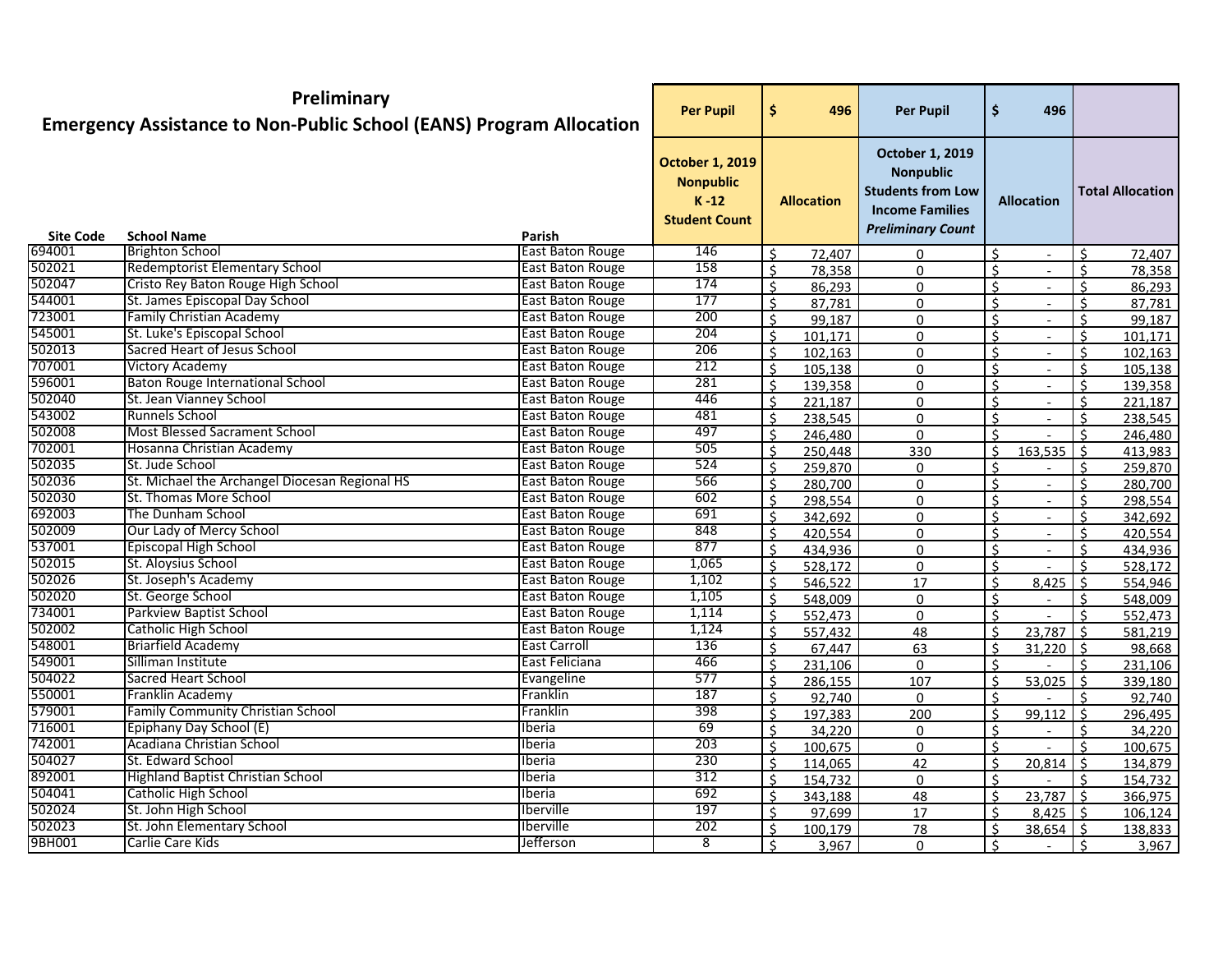|                  | Preliminary<br><b>Emergency Assistance to Non-Public School (EANS) Program Allocation</b> |                  | <b>Per Pupil</b>                                                               | \$<br>496                    | <b>Per Pupil</b>                                                                                                      | \$           | 496                      |                    |                         |
|------------------|-------------------------------------------------------------------------------------------|------------------|--------------------------------------------------------------------------------|------------------------------|-----------------------------------------------------------------------------------------------------------------------|--------------|--------------------------|--------------------|-------------------------|
| <b>Site Code</b> | <b>School Name</b>                                                                        | Parish           | <b>October 1, 2019</b><br><b>Nonpublic</b><br>$K - 12$<br><b>Student Count</b> | <b>Allocation</b>            | October 1, 2019<br><b>Nonpublic</b><br><b>Students from Low</b><br><b>Income Families</b><br><b>Preliminary Count</b> |              | <b>Allocation</b>        |                    | <b>Total Allocation</b> |
| 522001           | Conquering Word Christian Academy                                                         | <b>Jefferson</b> | 11                                                                             | Ś.<br>5,455                  | 11                                                                                                                    | \$           | $5,451$ $\frac{1}{5}$    |                    | 10,906                  |
| 6A9001           | <b>Weatherford Academy</b>                                                                | Jefferson        | 27                                                                             | Ś.<br>13,390                 | $\Omega$                                                                                                              | Ś.           |                          | $\mathsf{\hat{S}}$ | 13,390                  |
| 876001           | Torah Academy                                                                             | <b>Jefferson</b> | 39                                                                             | Ś.<br>19,342                 | 0                                                                                                                     | Ś.           |                          | $\zeta$            | 19,342                  |
| 889001           | Jewish Community Day School                                                               | <b>Jefferson</b> | 41                                                                             | Ś.<br>20,333                 | 4                                                                                                                     | \$           | 1,982                    | $\mathsf{S}$       | 22,316                  |
| 967001           | Stepping Stones Montessori School                                                         | Jefferson        | 41                                                                             | \$<br>20,333                 | 0                                                                                                                     | \$           |                          | Ś.                 | 20,333                  |
| 616001           | Lutheran High School                                                                      | Jefferson        | 71                                                                             | \$<br>35,211                 | 52                                                                                                                    | \$           | 25,769                   | Ŝ.                 | 60,981                  |
| 561001           | <b>Faith Lutheran School</b>                                                              | Jefferson        | 72                                                                             | \$<br>35,707                 | 18                                                                                                                    | \$           | $8,920$ \$               |                    | 44,627                  |
| 996001           | Islamic School of Greater New Orleans                                                     | <b>Jefferson</b> | 97                                                                             | Ś.<br>48,106                 | 29                                                                                                                    | ς            | $14,371$ \$              |                    | 62,477                  |
| 506161           | St. Therese Academy                                                                       | Jefferson        | 112                                                                            | Ś.<br>55,545                 | 0                                                                                                                     | Ś.           |                          | ¢                  | 55,545                  |
| 556001           | Concordia Lutheran School                                                                 | Jefferson        | 127                                                                            | \$<br>62,984                 | 33                                                                                                                    | \$           | 16,354                   | Ŝ.                 | 79,337                  |
| 506089           | St. Louis King of France School                                                           | Jefferson        | 137                                                                            | Ś.<br>67,943                 | $\Omega$                                                                                                              | Ś            |                          | $\zeta$            | 67,943                  |
| 506012           | Christ the King School                                                                    | <b>Jefferson</b> | 147                                                                            | Ś.<br>72,903                 | 0                                                                                                                     | Ś.           | $\overline{\phantom{a}}$ | $\zeta$            | 72,903                  |
| 725001           | <b>Memorial Baptist School</b>                                                            | Jefferson        | 155                                                                            | \$<br>76,870                 | $\Omega$                                                                                                              | ς            |                          | ¢                  | 76,870                  |
| 506041           | Our Lady of Perpetual Help School                                                         | Jefferson        | 158                                                                            | \$<br>78,358                 | 158                                                                                                                   | \$           | 78,299                   | Ŝ.                 | 156,657                 |
| 760001           | <b>Victory Christian Academy</b>                                                          | Jefferson        | 174                                                                            | \$<br>86,293                 | 0                                                                                                                     | \$           |                          | ς                  | 86,293                  |
| 555001           | Atonement Lutheran School                                                                 | Jefferson        | 177                                                                            | \$<br>87,781                 | 1                                                                                                                     | \$           | 496                      | Ŝ.                 | 88,276                  |
| 506094           | St. Mary Magdalen School                                                                  | Jefferson        | 184                                                                            | \$<br>91,252                 | 0                                                                                                                     | \$           |                          | ς                  | 91,252                  |
| 560001           | <b>Ecole Classique</b>                                                                    | Jefferson        | 186                                                                            | $\mathsf{\hat{S}}$<br>92,244 | 0                                                                                                                     | ς            | $\blacksquare$           | $\zeta$            | 92,244                  |
| 572001           | <b>Ridgewood Preparatory School</b>                                                       | Jefferson        | 190                                                                            | \$<br>94,228                 | 0                                                                                                                     | Ś            | $\blacksquare$           | $\mathsf{\hat{S}}$ | 94,228                  |
| 598001           | <b>Arden Cahill Academy</b>                                                               | Jefferson        | 195                                                                            | \$<br>96,708                 | $\mathbf{0}$                                                                                                          | \$           |                          | $\zeta$            | 96,708                  |
| 506062           | St. Benilde School                                                                        | <b>Jefferson</b> | 218                                                                            | Ś.<br>108,114                | 25                                                                                                                    | Ŝ.           | $12,389$ \$              |                    | 120,503                 |
| 506059           | St. Anthony School                                                                        | <b>Jefferson</b> | 222                                                                            | $\mathsf{S}$<br>110,098      | 88                                                                                                                    | ς            | 43,609 $\frac{1}{5}$     |                    | 153,707                 |
| 506044           | Our Lady of Prompt Succor School                                                          | Jefferson        | 223                                                                            | \$<br>110,594                | 223                                                                                                                   | Ś            | $110,510$ \$             |                    | 221,104                 |
| 506097           | St. Matthew the Apostle School                                                            | <b>Jefferson</b> | 243                                                                            | \$<br>120,512                | 0                                                                                                                     | \$           |                          | Ŝ.                 | 120,512                 |
| 506114           | St. Rosalie School                                                                        | Jefferson        | 264                                                                            | \$<br>130,927                | 0                                                                                                                     | Ś.           |                          | $\zeta$            | 130,927                 |
| 506127           | Archbishop Rummel Jr. High School                                                         | <b>Jefferson</b> | 267                                                                            | \$<br>132,415                | 19                                                                                                                    | \$           | $9,416$ \$               |                    | 141,831                 |
| 506069           | St. Cletus School                                                                         | Jefferson        | 277                                                                            | \$<br>137,374                | 76                                                                                                                    | \$           | 37,663                   | Ŝ.                 | 175,037                 |
| 564001           | Kehoe---France School                                                                     | Jefferson        | 277                                                                            | Ś.<br>137,374                | 0                                                                                                                     | Ś.           |                          | $\zeta$            | 137,374                 |
| 506057           | St. Angela Merici School                                                                  | Jefferson        | 284                                                                            | \$<br>140,846                | 27                                                                                                                    | \$           | 13,380                   | $\zeta$            | 154,226                 |
| 506112           | St. Rita School                                                                           | Jefferson        | 287                                                                            | 142,334<br>\$                | 0                                                                                                                     | \$           |                          | ¢                  | 142,334                 |
| 631001           | Muslim Academy                                                                            | Jefferson        | 287                                                                            | Ś.<br>142,334                | 128                                                                                                                   | $\mathsf{S}$ | $63,432$ \$              |                    | 205,765                 |
| 506072           | St. Edward the Confessor School                                                           | Jefferson        | 312                                                                            | $\mathsf{S}$<br>154,732      | 42                                                                                                                    | ς            | $20,814$ \$              |                    | 175,546                 |
| 557001           | <b>Crescent City Christian School</b>                                                     | Jefferson        | 321                                                                            | \$<br>159,195                | 35                                                                                                                    | Ś.           | $17,345$ \$              |                    | 176,540                 |
| 506075           | St. Francis Xavier School                                                                 | Jefferson        | 324                                                                            | \$<br>160,683                | 24                                                                                                                    | Ś            | $11,893$ \$              |                    | 172,577                 |
| 506067           | St. Christopher School                                                                    | Jefferson        | 362                                                                            | \$<br>179,529                | 60                                                                                                                    | Ŝ.           | $29,734$ \$              |                    | 209,263                 |
| 506068           | St. Clement of Rome School                                                                | <b>Jefferson</b> | 368                                                                            | Ŝ.<br>182,504                | 0                                                                                                                     | \$           |                          |                    | 182,504                 |
| 506121           | Visitation of Our Lady School                                                             | Jefferson        | 369                                                                            | Ŝ.<br>183,000                | 0                                                                                                                     | ς            |                          | Ŝ.                 | 183,000                 |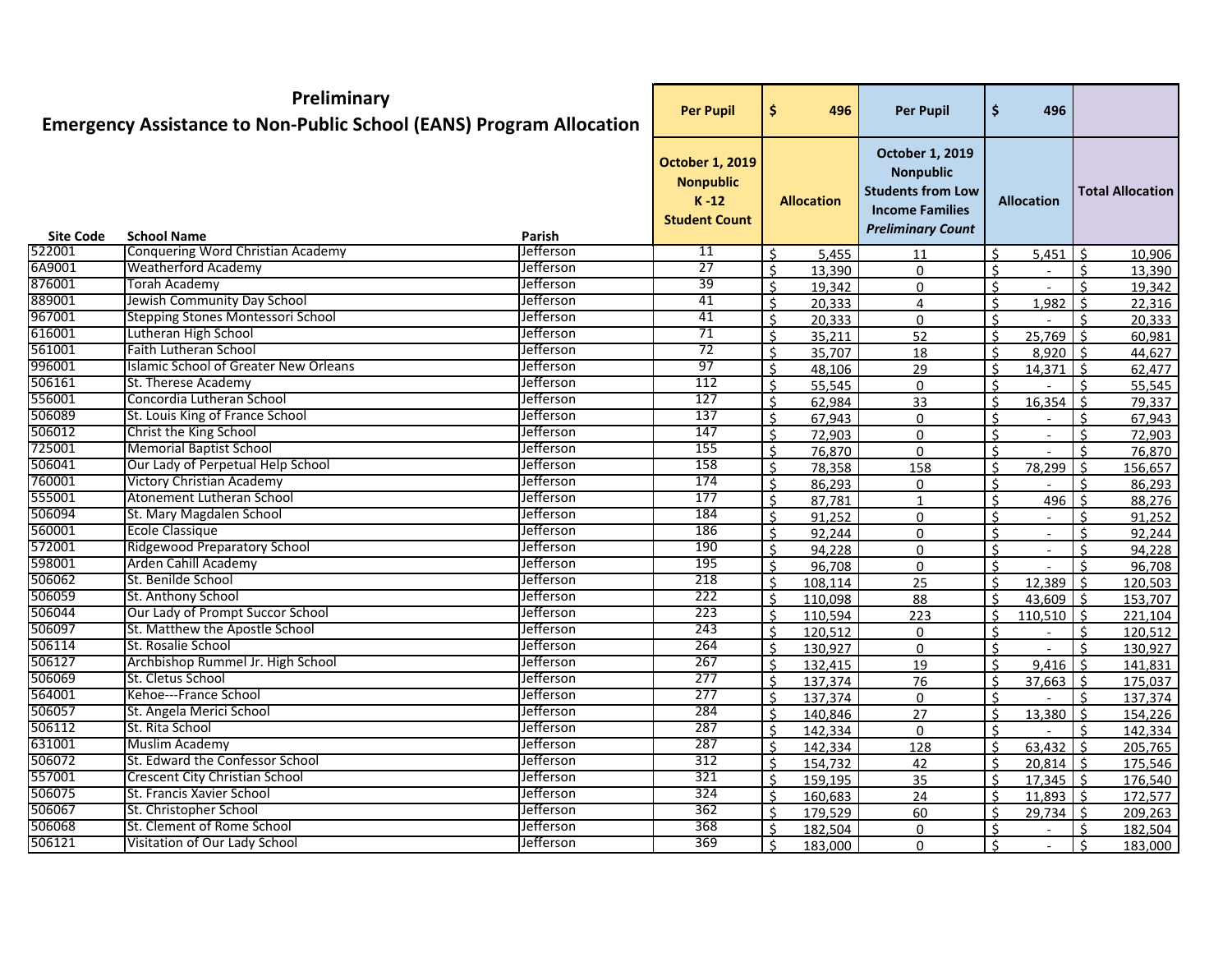|                            | Preliminary<br><b>Emergency Assistance to Non-Public School (EANS) Program Allocation</b> |                     | <b>Per Pupil</b>                                                             | \$<br>496                          | <b>Per Pupil</b>                                                                                                             | \$           | 496                      |              |                         |
|----------------------------|-------------------------------------------------------------------------------------------|---------------------|------------------------------------------------------------------------------|------------------------------------|------------------------------------------------------------------------------------------------------------------------------|--------------|--------------------------|--------------|-------------------------|
|                            |                                                                                           |                     | <b>October 1, 2019</b><br><b>Nonpublic</b><br>$K-12$<br><b>Student Count</b> | <b>Allocation</b>                  | <b>October 1, 2019</b><br><b>Nonpublic</b><br><b>Students from Low</b><br><b>Income Families</b><br><b>Preliminary Count</b> |              | <b>Allocation</b>        |              | <b>Total Allocation</b> |
| <b>Site Code</b><br>506124 | <b>School Name</b><br>St. Elizabeth Ann Seton School                                      | Parish<br>Jefferson | 371                                                                          |                                    |                                                                                                                              |              |                          |              |                         |
| 506005                     | Archbishop Rummel Sr. High School                                                         | Jefferson           | 381                                                                          | Ś.<br>183,992<br>Ś.                | 13                                                                                                                           | Ś.<br>Ś.     | $6,442$ \$<br>$9,416$ \$ |              | 190,435                 |
| 574001                     | St. Martin's Episcopal School (E)                                                         | <b>Jefferson</b>    | 408                                                                          | 188,952<br>$\mathsf{S}$<br>202,342 | 19<br>0                                                                                                                      | ς            |                          | $\zeta$      | 198,367                 |
| 506026                     | <b>Immaculate Conception School</b>                                                       | Jefferson           | 428                                                                          | Ś.<br>212,261                      | 156                                                                                                                          | Ś            | $77,307$ \$              |              | 202,342<br>289,568      |
| 506006                     | Archbishop Shaw High School                                                               | Jefferson           | 433                                                                          | \$<br>214,740                      | 122                                                                                                                          | \$           | $60,458$ \$              |              | 275,199                 |
| 506107                     | St. Philip Neri School                                                                    | Jefferson           | 448                                                                          | \$<br>222,179                      | 0                                                                                                                            | \$           |                          | Ŝ.           | 222,179                 |
| 506025                     | Academy of Our Lady                                                                       | <b>Jefferson</b>    | 520                                                                          | \$<br>257,887                      | 166                                                                                                                          | \$           | $82,263$ \$              |              | 340,150                 |
| 506004                     | Archbishop Chapelle High School                                                           | Jefferson           | 558                                                                          | Ś.<br>276,732                      | 59                                                                                                                           | ς            | $29,238$ \$              |              | 305,970                 |
| 506058                     | St. Ann School                                                                            | Jefferson           | 627                                                                          | \$<br>310,952                      | 47                                                                                                                           | \$           | $23,291$ \$              |              | 334,243                 |
| 506063                     | St. Catherine of Siena School                                                             | <b>Jefferson</b>    | 703                                                                          | \$<br>348,643                      |                                                                                                                              | Ś            | $2,478$ \$               |              | 351,121                 |
| 568001                     | Metairie Park Country Day School                                                          | <b>Jefferson</b>    | 717                                                                          | Ś.<br>355,586                      | $\Omega$                                                                                                                     | Ś.           |                          | $\mathsf{S}$ | 355,586                 |
| 558001                     | John Curtis Christian School                                                              | <b>Jefferson</b>    | 853                                                                          | $\mathsf{\hat{S}}$<br>423,033      | 0                                                                                                                            | ς            |                          | ¢            | 423,033                 |
| 921001                     | <b>Bethel Christian School</b>                                                            | Jefferson Davis     | 128                                                                          | Ś.<br>63,480                       | 3                                                                                                                            | ς            | 1,487                    | $\zeta$      | 64,966                  |
| 505004                     | Our Lady Immaculate Catholic School                                                       | Jefferson Davis     | 179                                                                          | \$<br>88,773                       | 15                                                                                                                           | \$           | 7,433                    | Ŝ.           | 96,206                  |
| 5A9001                     | Upper Lafayette Academy                                                                   | Lafayette           | $\overline{2}$                                                               | \$<br>992                          | 0                                                                                                                            | \$           |                          | ς            | 992                     |
| 9BE001                     | <b>REACH Institute</b>                                                                    | Lafayette           | 16                                                                           | \$<br>7,935                        | 0                                                                                                                            | \$           |                          | ς            | 7,935                   |
| 9BB001                     | The Church Academy                                                                        | Lafayette           | $\overline{34}$                                                              | Ś.<br>16,862                       | 0                                                                                                                            | ς            |                          |              | 16,862                  |
| 582001                     | Gethsemane Christian Academy                                                              | Lafayette           | 45                                                                           | Ś.<br>22,317                       | 17                                                                                                                           | Ś            | $8,425$ \$               |              | 30,742                  |
| 504002                     | <b>Carencro Catholic Elementary School</b>                                                | Lafayette           | 180                                                                          | \$<br>89,268                       | 21                                                                                                                           | Ś            | $10,407$ \$              |              | 99,675                  |
| 504007                     | <b>Holy Family Catholic School</b>                                                        | Lafayette           | 232                                                                          | Ś.<br>115,057                      | 149                                                                                                                          | Ś.           | $73,839$ \$              |              | 188,896                 |
| 786001                     | First Baptist Christian School                                                            | Lafayette           | 240                                                                          | Ś.<br>119,025                      | $\overline{7}$                                                                                                               | Ś.           | $3,469$ \$               |              | 122,494                 |
| 667001                     | John Paul The Great Academy                                                               | Lafayette           | 307                                                                          | Ś.<br>152,252                      | 39                                                                                                                           | $\mathsf{S}$ | $19,327$ \$              |              | 171,579                 |
| 785002                     | Westminster Christian Academy of Lafayette                                                | Lafayette           | 341                                                                          | \$<br>169,114                      | 0                                                                                                                            | Ś.           |                          | Ŝ.           | 169,114                 |
| 504054                     | Sts. Peter & Paul Catholic Elementary School                                              | Lafayette           | 352                                                                          | \$<br>174,569                      | 26                                                                                                                           | Ś.           | $12,885$   \$            |              | 187,454                 |
| 504024                     | St. Cecilia School                                                                        | Lafayette           | 439                                                                          | \$<br>217,716                      | 16                                                                                                                           | \$           | $7,929$ \$               |              | 225,645                 |
| 986001                     | Lafayette Christian Academy                                                               | Lafayette           | 446                                                                          | \$<br>221,187                      | 46                                                                                                                           | ς            | $22,796$ \$              |              | 243,983                 |
| 504033                     | Sts. Leo---Seton School                                                                   | Lafayette           | 472                                                                          | Ś.<br>234,082                      | 45                                                                                                                           | Ś.           | $22,300$ \$              |              | 256,382                 |
| 504029                     | St. Genevieve School                                                                      | Lafayette           | 518                                                                          | \$<br>256,895                      | 24                                                                                                                           | \$           | $11,893$ \$              |              | 268,788                 |
| 504052                     | St. Pius Elementary School                                                                | Lafayette           | 579                                                                          | Ś.<br>287,147                      | 10                                                                                                                           | \$           | $4,956$ \$               |              | 292,103                 |
| 580001                     | Ascension Episcopal School                                                                | Lafayette           | 686                                                                          | $\zeta$<br>340,212                 | 0                                                                                                                            | 4            |                          | ¢            | 340,212                 |
| 504003                     | Cathedral Carmel School                                                                   | Lafayette           | 716                                                                          | $\mathsf{S}$<br>355,090            | 11                                                                                                                           | ς            | $5,451$ \$               |              | 360,541                 |
| 504037                     | Teurlings Catholic High School                                                            | Lafayette           | 748                                                                          | Ś<br>370,960                       | 25                                                                                                                           | Ś            | $12,389$ \$              |              | 383,349                 |
| 504016                     | Our Lady of Fatima School                                                                 | Lafayette           | 769                                                                          | \$<br>381,375                      | 18                                                                                                                           | Ś.           | $8,920$   \$             |              | 390,295                 |
| 504046                     | St. Thomas More Catholic High School                                                      | Lafayette           | 924                                                                          | \$<br>458,245                      | 14                                                                                                                           | \$           | $6,938$ \$               |              | 465,183                 |
| 503004                     | <b>Holy Savior School</b>                                                                 | Lafourche           | 70                                                                           | \$<br>34,716                       | 17                                                                                                                           | Ś.           | $8,425$ \$               |              | 43,140                  |
| 9B8001                     | eLearning Academy                                                                         | LaFourche           | 78                                                                           | Ś.<br>38,683                       | 0                                                                                                                            | Ś.           |                          |              | 38,683                  |
| 503003                     | <b>Holy Rosary School</b>                                                                 | Lafourche           | 113                                                                          | \$<br>56,041                       | 27                                                                                                                           | Ŝ.           | $13,380$ \$              |              | 69,421                  |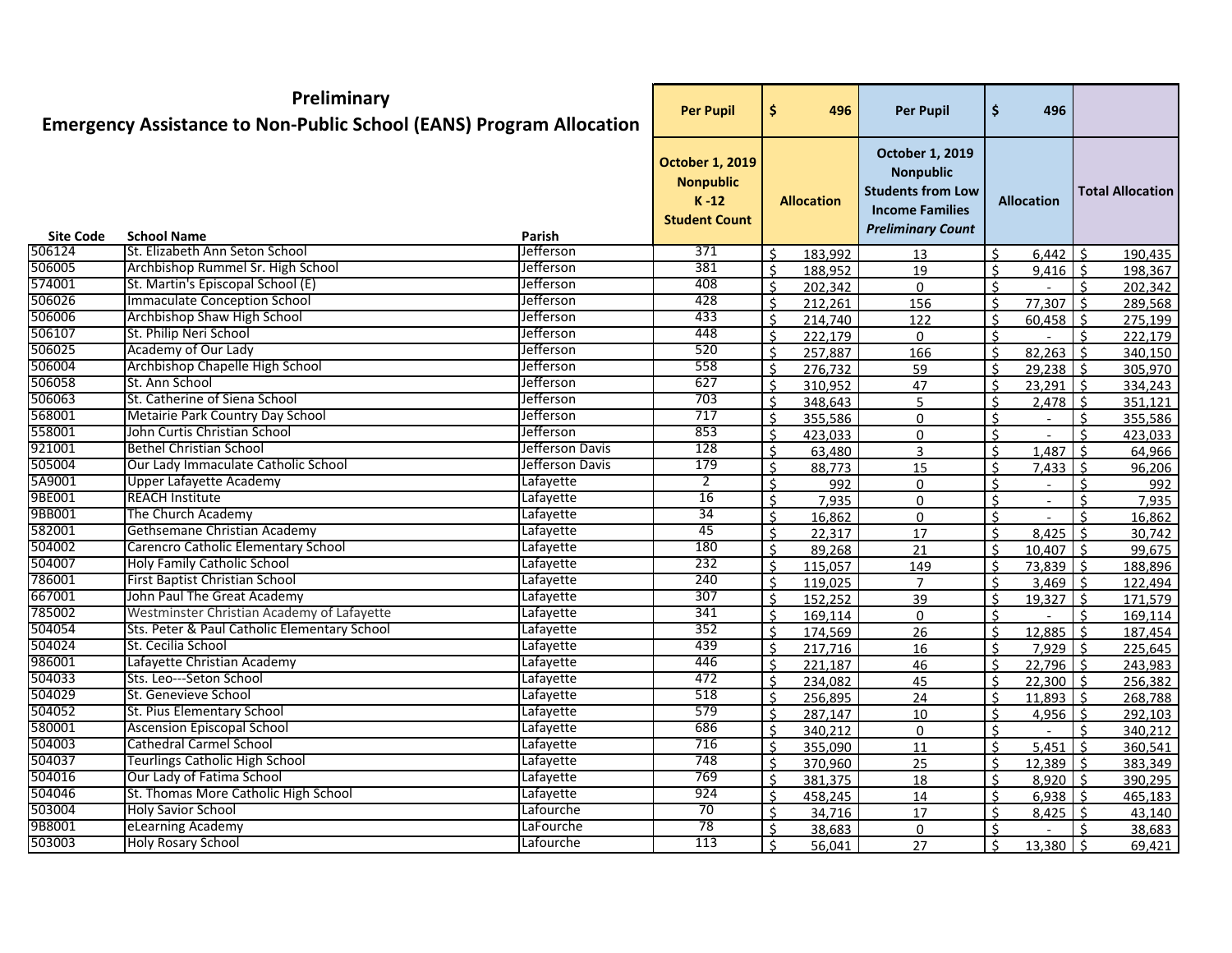|                  | Preliminary<br><b>Emergency Assistance to Non-Public School (EANS) Program Allocation</b> |                | <b>Per Pupil</b>                                                               | \$           | 496               | <b>Per Pupil</b>                                                                                                             | \$           | 496               |                     |                         |
|------------------|-------------------------------------------------------------------------------------------|----------------|--------------------------------------------------------------------------------|--------------|-------------------|------------------------------------------------------------------------------------------------------------------------------|--------------|-------------------|---------------------|-------------------------|
| <b>Site Code</b> | <b>School Name</b>                                                                        | Parish         | <b>October 1, 2019</b><br><b>Nonpublic</b><br>$K - 12$<br><b>Student Count</b> |              | <b>Allocation</b> | <b>October 1, 2019</b><br><b>Nonpublic</b><br><b>Students from Low</b><br><b>Income Families</b><br><b>Preliminary Count</b> |              | <b>Allocation</b> |                     | <b>Total Allocation</b> |
| 503013           | St. Mary's Nativity                                                                       | Lafourche      | 215                                                                            | Ŝ.           | 106,626           | 44                                                                                                                           | ς            | 21,805            | -Ś                  | 128,431                 |
| 503009           | St. Genevieve School                                                                      | Lafourche      | 469                                                                            | Ś.           | 232,594           | 30                                                                                                                           | $\mathsf{S}$ | $14,867$ \$       |                     | 247,461                 |
| 503012           | St. Joseph Elementary School                                                              | Lafourche      | 590                                                                            | Ŝ.           | 292,602           | 28                                                                                                                           | Ś.           | $13,876$ \$       |                     | 306,478                 |
| 503015           | E.D. White Catholic High School                                                           | Lafourche      | 702                                                                            | Ŝ.           | 348,147           | 5                                                                                                                            | $\mathsf{S}$ | $2,478$ \$        |                     | 350,625                 |
| 664001           | New Living Word School                                                                    | Lincoln        | 26                                                                             | \$           | 12,894            | 9                                                                                                                            | \$           | $4,460$ \$        |                     | 17,354                  |
| 588001           | <b>Bethel Christian School</b>                                                            | Lincoln        | 48                                                                             | \$           | 23,805            | 3                                                                                                                            | Ś.           | 1,487             | Ŝ.                  | 25,292                  |
| 960001           | Montessori School of Ruston                                                               | Lincoln        | 54                                                                             | \$           | 26,781            | 0                                                                                                                            | Ŝ.           |                   | ς                   | 26,781                  |
| 589001           | <b>Cedar Creek School</b>                                                                 | Lincoln        | 661                                                                            | Ś.           | 327,814           | 0                                                                                                                            | ς            |                   | ¢                   | 327,814                 |
| 714001           | Southland Christian Academy aka Open Door Christian                                       | Livingston     | 28                                                                             | Ś.           | 13,886            | 28                                                                                                                           | Ŝ.           | 13,876            | $\zeta$             | 27,762                  |
| 714002           | Southland Christian Elementary & Jr. High                                                 | Livingston     | 49                                                                             | \$           | 24,301            | 17                                                                                                                           | \$           | $8,425$ \$        |                     | 32,725                  |
| 593001           | <b>Amite Christian School</b>                                                             | Livingston     | 72                                                                             | $\mathsf{S}$ | 35,707            | $\Omega$                                                                                                                     | $\mathsf{S}$ |                   | ¢                   | 35,707                  |
| 9BG001           | <b>Madison STEAM Academy</b>                                                              | Madison        | 68                                                                             | Ś.           | 33,724            | 35                                                                                                                           | Ŝ.           | $17,345$ \$       |                     | 51,068                  |
| 591001           | Tallulah Academy/Delta Christian School                                                   | Madison        | 156                                                                            | Ś.           | 77,366            | 25                                                                                                                           | ς            | $12,389$ \$       |                     | 89,755                  |
| 595001           | <b>Prairie View Academy</b>                                                               | Morehouse      | 261                                                                            | \$           | 129,439           | 41                                                                                                                           | Ŝ.           | $20,318$ \$       |                     | 149,757                 |
| 501022           | St. Mary's Elementary & High School                                                       | Natchitoches   | 336                                                                            | \$           | 166,635           | 29                                                                                                                           | \$           | 14,371            | -Ś                  | 181,006                 |
| 961001           | University Montessori School                                                              | Orleans        | $\overline{2}$                                                                 | Ŝ.           | 992               | $\mathbf{0}$                                                                                                                 | \$           |                   | ς                   | 992                     |
| 736001           | Crescent City Montessori School                                                           | Orleans        | 4                                                                              | Ŝ.           | 1,984             | 0                                                                                                                            | \$           |                   |                     | 1,984                   |
| 710001           | Cathedral Montessori School                                                               | Orleans        | 11                                                                             | Ś.           | 5,455             | $\Omega$                                                                                                                     | Ŝ.           |                   |                     | 5,455                   |
| 897001           | New Orleans Adventist Academy                                                             | Orleans        | 12                                                                             | Ś.           | 5,951             | 12                                                                                                                           | Ś            | 5,947             | Ŝ.                  | 11,898                  |
| 9B7001           | <b>Hype Academy</b>                                                                       | Orleans        | 17                                                                             | Ś.           | 8,431             | 8                                                                                                                            | Ś            | 3,964             | $\zeta$             | 12,395                  |
| 989001           | Light City Christian Academy                                                              | <b>Orleans</b> | $\overline{24}$                                                                | Ś.           | 11,902            | 24                                                                                                                           | Ś.           | $11,893$ \$       |                     | 23,796                  |
| 927001           | Life of Christ Christian Academy/Alternative                                              | <b>Orleans</b> | 36                                                                             | Ś.           | 17,854            | 18                                                                                                                           | ς            | $8,920$ \$        |                     | 26,774                  |
| 506159           | St. Benedict the Moor                                                                     | Orleans        | 51                                                                             | Ŝ.           | 25,293            | 47                                                                                                                           | Ś.           | 23,291            | $\ddot{\mathsf{S}}$ | 48,584                  |
| 770001           | <b>Calvary Baptist School</b>                                                             | Orleans        | 61                                                                             | \$           | 30,252            | 0                                                                                                                            | \$           |                   | ς                   | 30,252                  |
| 621001           | <b>McMillian's First Steps CCDC</b>                                                       | Orleans        | 85                                                                             | \$           | 42,155            | 85                                                                                                                           | Ŝ.           | 42,123            | -Ś                  | 84,277                  |
| 5A7001           | <b>Waldorf School of New Orleans</b>                                                      | Orleans        | 105                                                                            | \$           | 52,073            | 12                                                                                                                           | Ŝ.           | $5,947$ \$        |                     | 58,020                  |
| 872001           | <b>Bishop McManus School</b>                                                              | Orleans        | 107                                                                            | Ś.           | 53,065            | 89                                                                                                                           | Ś.           | $44,105$ \$       |                     | 97,170                  |
| 506122           | St. Katharine Drexel Preparatory School                                                   | Orleans        | 125                                                                            | Ś.           | 61,992            | 102                                                                                                                          | Ŝ.           | $50,547$ \$       |                     | 112,539                 |
| 626001           | St. John Lutheran School                                                                  | Orleans        | 135                                                                            | Ś.           | 66,951            | 75                                                                                                                           | \$           | $37,167$ \$       |                     | 104,118                 |
| 806001           | St. Andrew's Episcopal School                                                             | Orleans        | 136                                                                            | \$           | 67,447            | 9                                                                                                                            | \$           | $4,460$ \$        |                     | 71,907                  |
| 506116           | St. Stephen School                                                                        | Orleans        | 144                                                                            | Ś.           | 71,415            | 89                                                                                                                           | Ŝ.           | $44,105$ \$       |                     | 115,520                 |
| 506099           | St. Michael Special School                                                                | <b>Orleans</b> | 153                                                                            | Ś.           | 75,878            | 45                                                                                                                           | Ŝ.           | $22,300$ \$       |                     | 98,178                  |
| 506079           | St. Joan of Arc School                                                                    | Orleans        | 166                                                                            | \$           | 82,325            | 97                                                                                                                           | Ŝ.           | $48,069$ \$       |                     | 130,395                 |
| 506111           | St. Rita School                                                                           | Orleans        | 169                                                                            | \$           | 83,813            | 0                                                                                                                            | \$           | $\sim$            | Ŝ.                  | 83,813                  |
| 506055           | St. Alphonsus School                                                                      | <b>Orleans</b> | 198                                                                            | \$           | 98,195            | 137                                                                                                                          | Ŝ.           | $67,892$ \$       |                     | 166,087                 |
| 628001           | St. Paul's Episcopal School (E)                                                           | Orleans        | 214                                                                            | \$           | 106,130           | 0                                                                                                                            | Ś.           |                   |                     | 106,130                 |
| 994001           | Ecole Bilingue de la Nouvelle---Orleans                                                   | <b>Orleans</b> | 218                                                                            | Ŝ.           | 108,114           | 6                                                                                                                            | Ŝ.           | $2,973$ \$        |                     | 111,087                 |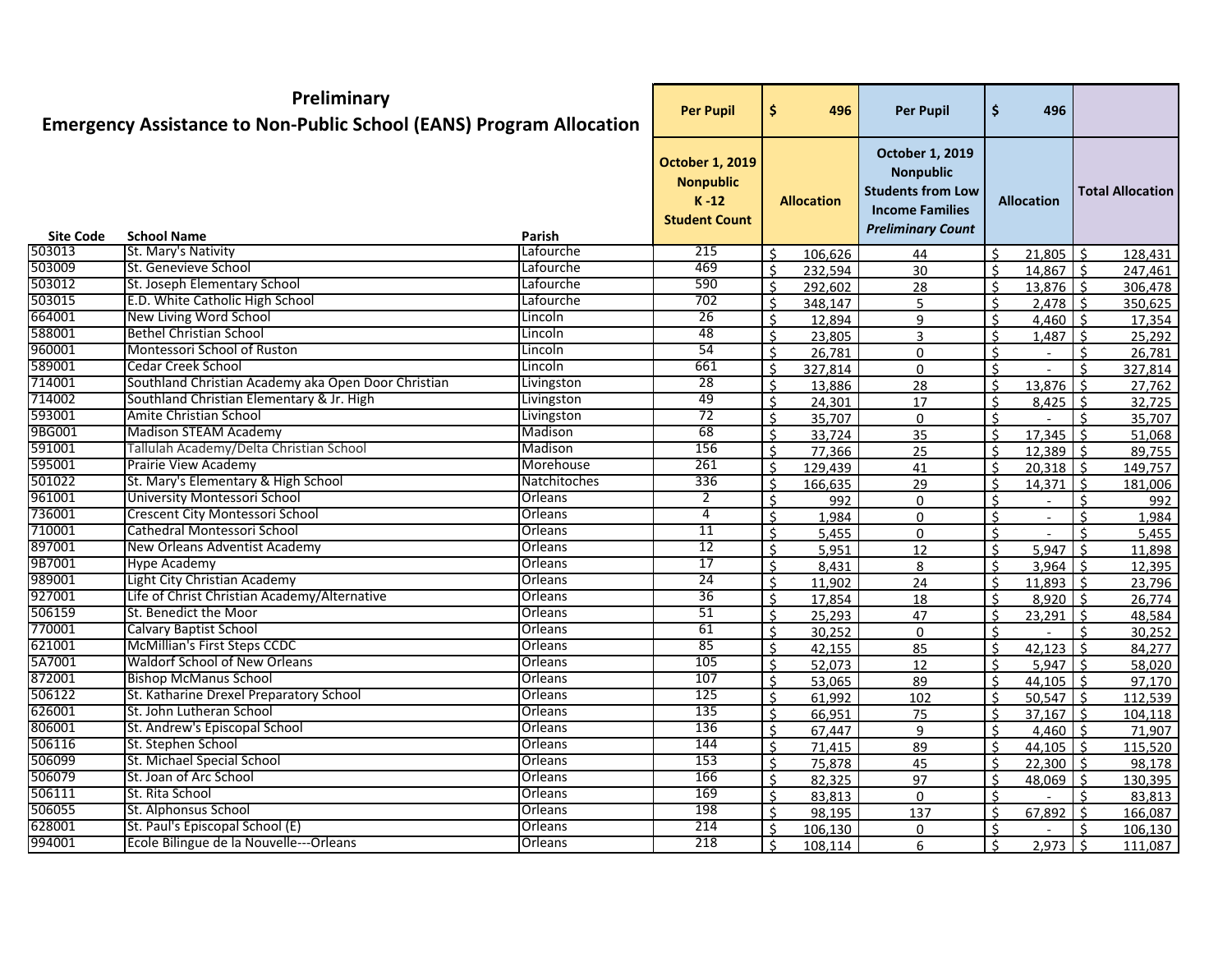| <b>October 1, 2019</b><br><b>October 1, 2019</b><br><b>Nonpublic</b><br><b>Nonpublic</b><br><b>Students from Low</b><br><b>Total Allocation</b><br>$K-12$<br><b>Allocation</b><br><b>Allocation</b><br><b>Income Families</b><br><b>Student Count</b><br><b>Preliminary Count</b><br><b>School Name</b><br><b>Site Code</b><br>Parish<br>625001<br>St. George's Episcopal School<br>Orleans<br>223<br>Ś.<br>Ś.<br>110,594<br>-Ś<br>114,558<br>3,964<br>8<br>506016<br>De La Salle Junior High School<br>226<br>Orleans<br>\$<br>\$<br>$8,425$ \$<br>112,082<br>17<br>120,506<br>506087<br>St. Leo the Great<br>Orleans<br>239<br>Ŝ.<br>\$<br>$82,263$ \$<br>118,529<br>166<br>200,792<br>506160<br><b>Stuart Hall School for Boys</b><br>282<br>Orleans<br>Ŝ.<br>Ś.<br>Ŝ.<br>139,854<br>139,854<br>$\mathbf{0}$<br>506157<br><b>Good Shepherd Nativity Mission School</b><br>Orleans<br>291<br>$\zeta$<br>\$<br>Ŝ.<br>144,317<br>69,874<br>214,191<br>141<br>629001<br><b>Trinity Episcopal School</b><br>306<br>Orleans<br>$\zeta$<br>\$<br>151,756<br>151,756<br>0<br>St. Andrew the Apostle School<br>506056<br>324<br>Orleans<br>\$<br>\$<br>160,683<br>4,460<br>-Ś<br>9<br>165,143<br>506123<br>De La Salle Senior High School<br>Orleans<br>354<br>\$<br>16<br>ς<br>$7,929$ \$<br>175,561<br>183,490<br>506048<br>Resurrection of Our Lord School<br>Orleans<br>363<br>\$<br>\$<br>180,025<br>$107,537$ \$<br>217<br>287,561<br>506010<br>Cabrini High School<br>372<br>Orleans<br>$\zeta$<br>$\dot{\mathsf{S}}$<br>$20,318$ \$<br>41<br>184,488<br>204,806<br>506095<br>St. Mary's Academy<br>Orleans<br>402<br>Ŝ.<br>\$<br>$126,864$ \$<br>199,366<br>256<br>326,230<br>506021<br><b>Holy Name of Jesus School</b><br>Orleans<br>408<br>Ŝ.<br>$\mathsf{S}$<br>$\zeta$<br>202,342<br>202,342<br>$\mathbf{0}$<br>506009<br>Brother Martin Junior High School<br>Orleans<br>424<br>Ŝ.<br>Ś.<br>8,920<br>$\zeta$<br>210,277<br>18<br>219,197<br>618001<br>The Louise S. McGehee School<br>426<br>Orleans<br>$\zeta$<br>$\zeta$<br>211,269<br>0<br>Ŝ.<br>211,269<br>506108<br>St. Pius X School<br>448<br>Orleans<br>$\zeta$<br>\$<br>222,179<br>5,451<br>11<br>227,631<br>506120<br><b>Ursuline Academy</b><br>514<br>Orleans<br>\$<br>\$<br>254,911<br>22<br>$10,902$ \$<br>265,813<br>506061<br>St. Augustine Senior High School<br>Orleans<br>530<br>\$<br>\$<br>$148,173$ \$<br>262,846<br>299<br>411,019<br>506131<br>Jesuit Junior High School<br>537<br>Orleans<br>\$<br>266,318<br>Ŝ.<br>$8,920$ \ \$<br>18<br>275,238<br>506051<br>Academy of the Sacred Heart<br>Orleans<br>586<br>$\zeta$<br>\$<br>290,619<br>8<br>$3,964$ \$<br>294,583<br>506071<br>St. Dominic School<br>Orleans<br>606<br>$\zeta$<br>\$<br>$\vert \zeta$<br>10,902<br>300,537<br>22<br>311,440<br>506130<br>Brother Martin Sr. High School<br>Orleans<br>638<br>$\zeta$<br>\$<br>$8,425$ \$<br>316,407<br>17<br>324,832<br>506013<br><b>Christian Brothers School</b><br>738<br>Orleans<br>Ŝ.<br>$\mathsf{S}$<br>$8,920$ \$<br>366,001<br>18<br>374,921<br>506029<br>Jesuit Senior High School<br>773<br>Orleans<br>$\zeta$<br>Ŝ.<br>$11,893$ \$<br>383,359<br>395,252<br>24<br>506096<br>St. Mary's Dominican High School<br>868<br>Orleans<br>$\zeta$<br>\$<br>430,473<br>75<br>37,167<br>5 ا<br>467,640<br>506125<br><b>Holy Cross School</b><br>938<br>Orleans<br>$\zeta$<br>\$<br>465,188<br>Ŝ.<br>0<br>465,188<br>620001<br>Isidore Newman School<br>Orleans<br>995<br>$\zeta$<br>Ś<br>ς.<br>493,456<br>493,456<br>$\mathbf{0}$<br>506033<br><b>Mount Carmel Academy</b><br>Orleans<br>1,258<br>\$<br>Ś.<br>10,902<br>$\zeta$<br>623,888<br>22<br>634,790<br>706001<br>Prevailing Faith Christian Academy<br>Ouachita<br>62<br>\$<br>\$<br>30,748<br>8,425<br>$\zeta$<br>17<br>39,173<br>874001<br>Northeast Baptist School<br>156<br>Ouachita<br>Ś.<br>$\mathsf{S}$<br>$11,893$ \$<br>24<br>89,259<br>77,366<br>634001<br><b>River Oaks School</b><br>262<br>Ouachita<br>$\zeta$<br>$\zeta$<br>129 935<br>129,935<br>$\Omega$<br>886001<br>Claiborne Christian School (CG)<br>Ouachita<br>278<br>$\mathsf{S}$<br>Ŝ.<br>Ŝ.<br>137,870<br>0<br>137,870<br>632001<br>Ouachita Christian School (CC)<br><b>Ouachita</b><br>641<br>Ŝ.<br>Ŝ.<br>$8,425$ \$<br>317,895<br>17<br>326,320<br>506042<br>Our Lady of Perpetual Help School<br>Plaquemines<br>151<br>\$<br>\$<br>74,886<br>151<br>74,830 \$<br>149,716<br>640001<br>False River Academy<br>Pointe Coupee<br>252<br>\$<br>Ś<br>$30,229$ \$<br>124,976<br>61<br>155,205<br>502003<br>Catholic High of Pointe Coupee<br>Pointe Coupee<br>283<br>Ŝ.<br>\$<br>140,350<br>97<br>$48,069$ \$<br>188,419<br>Catholic Elementary School of Pointe Coupee<br>Pointe Coupee<br>319<br>Ŝ.<br>97<br>Ŝ.<br>158,204<br>$48,069$ \$<br>206,273<br>Trinity High School<br>Rapides<br>$\overline{20}$<br>$\zeta$<br>Ŝ.<br>9,919<br>0<br>۱Ś.<br>9,919 |        | Preliminary<br><b>Emergency Assistance to Non-Public School (EANS) Program Allocation</b> | <b>Per Pupil</b> | \$<br>496 | <b>Per Pupil</b> | $\ddot{\bm{\zeta}}$ | 496 |  |
|----------------------------------------------------------------------------------------------------------------------------------------------------------------------------------------------------------------------------------------------------------------------------------------------------------------------------------------------------------------------------------------------------------------------------------------------------------------------------------------------------------------------------------------------------------------------------------------------------------------------------------------------------------------------------------------------------------------------------------------------------------------------------------------------------------------------------------------------------------------------------------------------------------------------------------------------------------------------------------------------------------------------------------------------------------------------------------------------------------------------------------------------------------------------------------------------------------------------------------------------------------------------------------------------------------------------------------------------------------------------------------------------------------------------------------------------------------------------------------------------------------------------------------------------------------------------------------------------------------------------------------------------------------------------------------------------------------------------------------------------------------------------------------------------------------------------------------------------------------------------------------------------------------------------------------------------------------------------------------------------------------------------------------------------------------------------------------------------------------------------------------------------------------------------------------------------------------------------------------------------------------------------------------------------------------------------------------------------------------------------------------------------------------------------------------------------------------------------------------------------------------------------------------------------------------------------------------------------------------------------------------------------------------------------------------------------------------------------------------------------------------------------------------------------------------------------------------------------------------------------------------------------------------------------------------------------------------------------------------------------------------------------------------------------------------------------------------------------------------------------------------------------------------------------------------------------------------------------------------------------------------------------------------------------------------------------------------------------------------------------------------------------------------------------------------------------------------------------------------------------------------------------------------------------------------------------------------------------------------------------------------------------------------------------------------------------------------------------------------------------------------------------------------------------------------------------------------------------------------------------------------------------------------------------------------------------------------------------------------------------------------------------------------------------------------------------------------------------------------------------------------------------------------------------------------------------------------------------------------------------------------------------------------------------------------------------------------------------------------------------------------------------------------------------------------------------------------------------------------------------------------------------------------------------------------------------------------------------------------------------------------------------------------------------------------------------------------------------------------------------------------------------------------------------------------------------------------------------------------------------------------|--------|-------------------------------------------------------------------------------------------|------------------|-----------|------------------|---------------------|-----|--|
|                                                                                                                                                                                                                                                                                                                                                                                                                                                                                                                                                                                                                                                                                                                                                                                                                                                                                                                                                                                                                                                                                                                                                                                                                                                                                                                                                                                                                                                                                                                                                                                                                                                                                                                                                                                                                                                                                                                                                                                                                                                                                                                                                                                                                                                                                                                                                                                                                                                                                                                                                                                                                                                                                                                                                                                                                                                                                                                                                                                                                                                                                                                                                                                                                                                                                                                                                                                                                                                                                                                                                                                                                                                                                                                                                                                                                                                                                                                                                                                                                                                                                                                                                                                                                                                                                                                                                                                                                                                                                                                                                                                                                                                                                                                                                                                                                                                                                  |        |                                                                                           |                  |           |                  |                     |     |  |
|                                                                                                                                                                                                                                                                                                                                                                                                                                                                                                                                                                                                                                                                                                                                                                                                                                                                                                                                                                                                                                                                                                                                                                                                                                                                                                                                                                                                                                                                                                                                                                                                                                                                                                                                                                                                                                                                                                                                                                                                                                                                                                                                                                                                                                                                                                                                                                                                                                                                                                                                                                                                                                                                                                                                                                                                                                                                                                                                                                                                                                                                                                                                                                                                                                                                                                                                                                                                                                                                                                                                                                                                                                                                                                                                                                                                                                                                                                                                                                                                                                                                                                                                                                                                                                                                                                                                                                                                                                                                                                                                                                                                                                                                                                                                                                                                                                                                                  |        |                                                                                           |                  |           |                  |                     |     |  |
|                                                                                                                                                                                                                                                                                                                                                                                                                                                                                                                                                                                                                                                                                                                                                                                                                                                                                                                                                                                                                                                                                                                                                                                                                                                                                                                                                                                                                                                                                                                                                                                                                                                                                                                                                                                                                                                                                                                                                                                                                                                                                                                                                                                                                                                                                                                                                                                                                                                                                                                                                                                                                                                                                                                                                                                                                                                                                                                                                                                                                                                                                                                                                                                                                                                                                                                                                                                                                                                                                                                                                                                                                                                                                                                                                                                                                                                                                                                                                                                                                                                                                                                                                                                                                                                                                                                                                                                                                                                                                                                                                                                                                                                                                                                                                                                                                                                                                  |        |                                                                                           |                  |           |                  |                     |     |  |
|                                                                                                                                                                                                                                                                                                                                                                                                                                                                                                                                                                                                                                                                                                                                                                                                                                                                                                                                                                                                                                                                                                                                                                                                                                                                                                                                                                                                                                                                                                                                                                                                                                                                                                                                                                                                                                                                                                                                                                                                                                                                                                                                                                                                                                                                                                                                                                                                                                                                                                                                                                                                                                                                                                                                                                                                                                                                                                                                                                                                                                                                                                                                                                                                                                                                                                                                                                                                                                                                                                                                                                                                                                                                                                                                                                                                                                                                                                                                                                                                                                                                                                                                                                                                                                                                                                                                                                                                                                                                                                                                                                                                                                                                                                                                                                                                                                                                                  |        |                                                                                           |                  |           |                  |                     |     |  |
|                                                                                                                                                                                                                                                                                                                                                                                                                                                                                                                                                                                                                                                                                                                                                                                                                                                                                                                                                                                                                                                                                                                                                                                                                                                                                                                                                                                                                                                                                                                                                                                                                                                                                                                                                                                                                                                                                                                                                                                                                                                                                                                                                                                                                                                                                                                                                                                                                                                                                                                                                                                                                                                                                                                                                                                                                                                                                                                                                                                                                                                                                                                                                                                                                                                                                                                                                                                                                                                                                                                                                                                                                                                                                                                                                                                                                                                                                                                                                                                                                                                                                                                                                                                                                                                                                                                                                                                                                                                                                                                                                                                                                                                                                                                                                                                                                                                                                  |        |                                                                                           |                  |           |                  |                     |     |  |
|                                                                                                                                                                                                                                                                                                                                                                                                                                                                                                                                                                                                                                                                                                                                                                                                                                                                                                                                                                                                                                                                                                                                                                                                                                                                                                                                                                                                                                                                                                                                                                                                                                                                                                                                                                                                                                                                                                                                                                                                                                                                                                                                                                                                                                                                                                                                                                                                                                                                                                                                                                                                                                                                                                                                                                                                                                                                                                                                                                                                                                                                                                                                                                                                                                                                                                                                                                                                                                                                                                                                                                                                                                                                                                                                                                                                                                                                                                                                                                                                                                                                                                                                                                                                                                                                                                                                                                                                                                                                                                                                                                                                                                                                                                                                                                                                                                                                                  |        |                                                                                           |                  |           |                  |                     |     |  |
|                                                                                                                                                                                                                                                                                                                                                                                                                                                                                                                                                                                                                                                                                                                                                                                                                                                                                                                                                                                                                                                                                                                                                                                                                                                                                                                                                                                                                                                                                                                                                                                                                                                                                                                                                                                                                                                                                                                                                                                                                                                                                                                                                                                                                                                                                                                                                                                                                                                                                                                                                                                                                                                                                                                                                                                                                                                                                                                                                                                                                                                                                                                                                                                                                                                                                                                                                                                                                                                                                                                                                                                                                                                                                                                                                                                                                                                                                                                                                                                                                                                                                                                                                                                                                                                                                                                                                                                                                                                                                                                                                                                                                                                                                                                                                                                                                                                                                  |        |                                                                                           |                  |           |                  |                     |     |  |
|                                                                                                                                                                                                                                                                                                                                                                                                                                                                                                                                                                                                                                                                                                                                                                                                                                                                                                                                                                                                                                                                                                                                                                                                                                                                                                                                                                                                                                                                                                                                                                                                                                                                                                                                                                                                                                                                                                                                                                                                                                                                                                                                                                                                                                                                                                                                                                                                                                                                                                                                                                                                                                                                                                                                                                                                                                                                                                                                                                                                                                                                                                                                                                                                                                                                                                                                                                                                                                                                                                                                                                                                                                                                                                                                                                                                                                                                                                                                                                                                                                                                                                                                                                                                                                                                                                                                                                                                                                                                                                                                                                                                                                                                                                                                                                                                                                                                                  |        |                                                                                           |                  |           |                  |                     |     |  |
|                                                                                                                                                                                                                                                                                                                                                                                                                                                                                                                                                                                                                                                                                                                                                                                                                                                                                                                                                                                                                                                                                                                                                                                                                                                                                                                                                                                                                                                                                                                                                                                                                                                                                                                                                                                                                                                                                                                                                                                                                                                                                                                                                                                                                                                                                                                                                                                                                                                                                                                                                                                                                                                                                                                                                                                                                                                                                                                                                                                                                                                                                                                                                                                                                                                                                                                                                                                                                                                                                                                                                                                                                                                                                                                                                                                                                                                                                                                                                                                                                                                                                                                                                                                                                                                                                                                                                                                                                                                                                                                                                                                                                                                                                                                                                                                                                                                                                  |        |                                                                                           |                  |           |                  |                     |     |  |
|                                                                                                                                                                                                                                                                                                                                                                                                                                                                                                                                                                                                                                                                                                                                                                                                                                                                                                                                                                                                                                                                                                                                                                                                                                                                                                                                                                                                                                                                                                                                                                                                                                                                                                                                                                                                                                                                                                                                                                                                                                                                                                                                                                                                                                                                                                                                                                                                                                                                                                                                                                                                                                                                                                                                                                                                                                                                                                                                                                                                                                                                                                                                                                                                                                                                                                                                                                                                                                                                                                                                                                                                                                                                                                                                                                                                                                                                                                                                                                                                                                                                                                                                                                                                                                                                                                                                                                                                                                                                                                                                                                                                                                                                                                                                                                                                                                                                                  |        |                                                                                           |                  |           |                  |                     |     |  |
|                                                                                                                                                                                                                                                                                                                                                                                                                                                                                                                                                                                                                                                                                                                                                                                                                                                                                                                                                                                                                                                                                                                                                                                                                                                                                                                                                                                                                                                                                                                                                                                                                                                                                                                                                                                                                                                                                                                                                                                                                                                                                                                                                                                                                                                                                                                                                                                                                                                                                                                                                                                                                                                                                                                                                                                                                                                                                                                                                                                                                                                                                                                                                                                                                                                                                                                                                                                                                                                                                                                                                                                                                                                                                                                                                                                                                                                                                                                                                                                                                                                                                                                                                                                                                                                                                                                                                                                                                                                                                                                                                                                                                                                                                                                                                                                                                                                                                  |        |                                                                                           |                  |           |                  |                     |     |  |
|                                                                                                                                                                                                                                                                                                                                                                                                                                                                                                                                                                                                                                                                                                                                                                                                                                                                                                                                                                                                                                                                                                                                                                                                                                                                                                                                                                                                                                                                                                                                                                                                                                                                                                                                                                                                                                                                                                                                                                                                                                                                                                                                                                                                                                                                                                                                                                                                                                                                                                                                                                                                                                                                                                                                                                                                                                                                                                                                                                                                                                                                                                                                                                                                                                                                                                                                                                                                                                                                                                                                                                                                                                                                                                                                                                                                                                                                                                                                                                                                                                                                                                                                                                                                                                                                                                                                                                                                                                                                                                                                                                                                                                                                                                                                                                                                                                                                                  |        |                                                                                           |                  |           |                  |                     |     |  |
|                                                                                                                                                                                                                                                                                                                                                                                                                                                                                                                                                                                                                                                                                                                                                                                                                                                                                                                                                                                                                                                                                                                                                                                                                                                                                                                                                                                                                                                                                                                                                                                                                                                                                                                                                                                                                                                                                                                                                                                                                                                                                                                                                                                                                                                                                                                                                                                                                                                                                                                                                                                                                                                                                                                                                                                                                                                                                                                                                                                                                                                                                                                                                                                                                                                                                                                                                                                                                                                                                                                                                                                                                                                                                                                                                                                                                                                                                                                                                                                                                                                                                                                                                                                                                                                                                                                                                                                                                                                                                                                                                                                                                                                                                                                                                                                                                                                                                  |        |                                                                                           |                  |           |                  |                     |     |  |
|                                                                                                                                                                                                                                                                                                                                                                                                                                                                                                                                                                                                                                                                                                                                                                                                                                                                                                                                                                                                                                                                                                                                                                                                                                                                                                                                                                                                                                                                                                                                                                                                                                                                                                                                                                                                                                                                                                                                                                                                                                                                                                                                                                                                                                                                                                                                                                                                                                                                                                                                                                                                                                                                                                                                                                                                                                                                                                                                                                                                                                                                                                                                                                                                                                                                                                                                                                                                                                                                                                                                                                                                                                                                                                                                                                                                                                                                                                                                                                                                                                                                                                                                                                                                                                                                                                                                                                                                                                                                                                                                                                                                                                                                                                                                                                                                                                                                                  |        |                                                                                           |                  |           |                  |                     |     |  |
|                                                                                                                                                                                                                                                                                                                                                                                                                                                                                                                                                                                                                                                                                                                                                                                                                                                                                                                                                                                                                                                                                                                                                                                                                                                                                                                                                                                                                                                                                                                                                                                                                                                                                                                                                                                                                                                                                                                                                                                                                                                                                                                                                                                                                                                                                                                                                                                                                                                                                                                                                                                                                                                                                                                                                                                                                                                                                                                                                                                                                                                                                                                                                                                                                                                                                                                                                                                                                                                                                                                                                                                                                                                                                                                                                                                                                                                                                                                                                                                                                                                                                                                                                                                                                                                                                                                                                                                                                                                                                                                                                                                                                                                                                                                                                                                                                                                                                  |        |                                                                                           |                  |           |                  |                     |     |  |
|                                                                                                                                                                                                                                                                                                                                                                                                                                                                                                                                                                                                                                                                                                                                                                                                                                                                                                                                                                                                                                                                                                                                                                                                                                                                                                                                                                                                                                                                                                                                                                                                                                                                                                                                                                                                                                                                                                                                                                                                                                                                                                                                                                                                                                                                                                                                                                                                                                                                                                                                                                                                                                                                                                                                                                                                                                                                                                                                                                                                                                                                                                                                                                                                                                                                                                                                                                                                                                                                                                                                                                                                                                                                                                                                                                                                                                                                                                                                                                                                                                                                                                                                                                                                                                                                                                                                                                                                                                                                                                                                                                                                                                                                                                                                                                                                                                                                                  |        |                                                                                           |                  |           |                  |                     |     |  |
|                                                                                                                                                                                                                                                                                                                                                                                                                                                                                                                                                                                                                                                                                                                                                                                                                                                                                                                                                                                                                                                                                                                                                                                                                                                                                                                                                                                                                                                                                                                                                                                                                                                                                                                                                                                                                                                                                                                                                                                                                                                                                                                                                                                                                                                                                                                                                                                                                                                                                                                                                                                                                                                                                                                                                                                                                                                                                                                                                                                                                                                                                                                                                                                                                                                                                                                                                                                                                                                                                                                                                                                                                                                                                                                                                                                                                                                                                                                                                                                                                                                                                                                                                                                                                                                                                                                                                                                                                                                                                                                                                                                                                                                                                                                                                                                                                                                                                  |        |                                                                                           |                  |           |                  |                     |     |  |
|                                                                                                                                                                                                                                                                                                                                                                                                                                                                                                                                                                                                                                                                                                                                                                                                                                                                                                                                                                                                                                                                                                                                                                                                                                                                                                                                                                                                                                                                                                                                                                                                                                                                                                                                                                                                                                                                                                                                                                                                                                                                                                                                                                                                                                                                                                                                                                                                                                                                                                                                                                                                                                                                                                                                                                                                                                                                                                                                                                                                                                                                                                                                                                                                                                                                                                                                                                                                                                                                                                                                                                                                                                                                                                                                                                                                                                                                                                                                                                                                                                                                                                                                                                                                                                                                                                                                                                                                                                                                                                                                                                                                                                                                                                                                                                                                                                                                                  |        |                                                                                           |                  |           |                  |                     |     |  |
|                                                                                                                                                                                                                                                                                                                                                                                                                                                                                                                                                                                                                                                                                                                                                                                                                                                                                                                                                                                                                                                                                                                                                                                                                                                                                                                                                                                                                                                                                                                                                                                                                                                                                                                                                                                                                                                                                                                                                                                                                                                                                                                                                                                                                                                                                                                                                                                                                                                                                                                                                                                                                                                                                                                                                                                                                                                                                                                                                                                                                                                                                                                                                                                                                                                                                                                                                                                                                                                                                                                                                                                                                                                                                                                                                                                                                                                                                                                                                                                                                                                                                                                                                                                                                                                                                                                                                                                                                                                                                                                                                                                                                                                                                                                                                                                                                                                                                  |        |                                                                                           |                  |           |                  |                     |     |  |
|                                                                                                                                                                                                                                                                                                                                                                                                                                                                                                                                                                                                                                                                                                                                                                                                                                                                                                                                                                                                                                                                                                                                                                                                                                                                                                                                                                                                                                                                                                                                                                                                                                                                                                                                                                                                                                                                                                                                                                                                                                                                                                                                                                                                                                                                                                                                                                                                                                                                                                                                                                                                                                                                                                                                                                                                                                                                                                                                                                                                                                                                                                                                                                                                                                                                                                                                                                                                                                                                                                                                                                                                                                                                                                                                                                                                                                                                                                                                                                                                                                                                                                                                                                                                                                                                                                                                                                                                                                                                                                                                                                                                                                                                                                                                                                                                                                                                                  |        |                                                                                           |                  |           |                  |                     |     |  |
|                                                                                                                                                                                                                                                                                                                                                                                                                                                                                                                                                                                                                                                                                                                                                                                                                                                                                                                                                                                                                                                                                                                                                                                                                                                                                                                                                                                                                                                                                                                                                                                                                                                                                                                                                                                                                                                                                                                                                                                                                                                                                                                                                                                                                                                                                                                                                                                                                                                                                                                                                                                                                                                                                                                                                                                                                                                                                                                                                                                                                                                                                                                                                                                                                                                                                                                                                                                                                                                                                                                                                                                                                                                                                                                                                                                                                                                                                                                                                                                                                                                                                                                                                                                                                                                                                                                                                                                                                                                                                                                                                                                                                                                                                                                                                                                                                                                                                  |        |                                                                                           |                  |           |                  |                     |     |  |
|                                                                                                                                                                                                                                                                                                                                                                                                                                                                                                                                                                                                                                                                                                                                                                                                                                                                                                                                                                                                                                                                                                                                                                                                                                                                                                                                                                                                                                                                                                                                                                                                                                                                                                                                                                                                                                                                                                                                                                                                                                                                                                                                                                                                                                                                                                                                                                                                                                                                                                                                                                                                                                                                                                                                                                                                                                                                                                                                                                                                                                                                                                                                                                                                                                                                                                                                                                                                                                                                                                                                                                                                                                                                                                                                                                                                                                                                                                                                                                                                                                                                                                                                                                                                                                                                                                                                                                                                                                                                                                                                                                                                                                                                                                                                                                                                                                                                                  |        |                                                                                           |                  |           |                  |                     |     |  |
|                                                                                                                                                                                                                                                                                                                                                                                                                                                                                                                                                                                                                                                                                                                                                                                                                                                                                                                                                                                                                                                                                                                                                                                                                                                                                                                                                                                                                                                                                                                                                                                                                                                                                                                                                                                                                                                                                                                                                                                                                                                                                                                                                                                                                                                                                                                                                                                                                                                                                                                                                                                                                                                                                                                                                                                                                                                                                                                                                                                                                                                                                                                                                                                                                                                                                                                                                                                                                                                                                                                                                                                                                                                                                                                                                                                                                                                                                                                                                                                                                                                                                                                                                                                                                                                                                                                                                                                                                                                                                                                                                                                                                                                                                                                                                                                                                                                                                  |        |                                                                                           |                  |           |                  |                     |     |  |
|                                                                                                                                                                                                                                                                                                                                                                                                                                                                                                                                                                                                                                                                                                                                                                                                                                                                                                                                                                                                                                                                                                                                                                                                                                                                                                                                                                                                                                                                                                                                                                                                                                                                                                                                                                                                                                                                                                                                                                                                                                                                                                                                                                                                                                                                                                                                                                                                                                                                                                                                                                                                                                                                                                                                                                                                                                                                                                                                                                                                                                                                                                                                                                                                                                                                                                                                                                                                                                                                                                                                                                                                                                                                                                                                                                                                                                                                                                                                                                                                                                                                                                                                                                                                                                                                                                                                                                                                                                                                                                                                                                                                                                                                                                                                                                                                                                                                                  |        |                                                                                           |                  |           |                  |                     |     |  |
|                                                                                                                                                                                                                                                                                                                                                                                                                                                                                                                                                                                                                                                                                                                                                                                                                                                                                                                                                                                                                                                                                                                                                                                                                                                                                                                                                                                                                                                                                                                                                                                                                                                                                                                                                                                                                                                                                                                                                                                                                                                                                                                                                                                                                                                                                                                                                                                                                                                                                                                                                                                                                                                                                                                                                                                                                                                                                                                                                                                                                                                                                                                                                                                                                                                                                                                                                                                                                                                                                                                                                                                                                                                                                                                                                                                                                                                                                                                                                                                                                                                                                                                                                                                                                                                                                                                                                                                                                                                                                                                                                                                                                                                                                                                                                                                                                                                                                  |        |                                                                                           |                  |           |                  |                     |     |  |
|                                                                                                                                                                                                                                                                                                                                                                                                                                                                                                                                                                                                                                                                                                                                                                                                                                                                                                                                                                                                                                                                                                                                                                                                                                                                                                                                                                                                                                                                                                                                                                                                                                                                                                                                                                                                                                                                                                                                                                                                                                                                                                                                                                                                                                                                                                                                                                                                                                                                                                                                                                                                                                                                                                                                                                                                                                                                                                                                                                                                                                                                                                                                                                                                                                                                                                                                                                                                                                                                                                                                                                                                                                                                                                                                                                                                                                                                                                                                                                                                                                                                                                                                                                                                                                                                                                                                                                                                                                                                                                                                                                                                                                                                                                                                                                                                                                                                                  |        |                                                                                           |                  |           |                  |                     |     |  |
|                                                                                                                                                                                                                                                                                                                                                                                                                                                                                                                                                                                                                                                                                                                                                                                                                                                                                                                                                                                                                                                                                                                                                                                                                                                                                                                                                                                                                                                                                                                                                                                                                                                                                                                                                                                                                                                                                                                                                                                                                                                                                                                                                                                                                                                                                                                                                                                                                                                                                                                                                                                                                                                                                                                                                                                                                                                                                                                                                                                                                                                                                                                                                                                                                                                                                                                                                                                                                                                                                                                                                                                                                                                                                                                                                                                                                                                                                                                                                                                                                                                                                                                                                                                                                                                                                                                                                                                                                                                                                                                                                                                                                                                                                                                                                                                                                                                                                  |        |                                                                                           |                  |           |                  |                     |     |  |
|                                                                                                                                                                                                                                                                                                                                                                                                                                                                                                                                                                                                                                                                                                                                                                                                                                                                                                                                                                                                                                                                                                                                                                                                                                                                                                                                                                                                                                                                                                                                                                                                                                                                                                                                                                                                                                                                                                                                                                                                                                                                                                                                                                                                                                                                                                                                                                                                                                                                                                                                                                                                                                                                                                                                                                                                                                                                                                                                                                                                                                                                                                                                                                                                                                                                                                                                                                                                                                                                                                                                                                                                                                                                                                                                                                                                                                                                                                                                                                                                                                                                                                                                                                                                                                                                                                                                                                                                                                                                                                                                                                                                                                                                                                                                                                                                                                                                                  |        |                                                                                           |                  |           |                  |                     |     |  |
|                                                                                                                                                                                                                                                                                                                                                                                                                                                                                                                                                                                                                                                                                                                                                                                                                                                                                                                                                                                                                                                                                                                                                                                                                                                                                                                                                                                                                                                                                                                                                                                                                                                                                                                                                                                                                                                                                                                                                                                                                                                                                                                                                                                                                                                                                                                                                                                                                                                                                                                                                                                                                                                                                                                                                                                                                                                                                                                                                                                                                                                                                                                                                                                                                                                                                                                                                                                                                                                                                                                                                                                                                                                                                                                                                                                                                                                                                                                                                                                                                                                                                                                                                                                                                                                                                                                                                                                                                                                                                                                                                                                                                                                                                                                                                                                                                                                                                  |        |                                                                                           |                  |           |                  |                     |     |  |
|                                                                                                                                                                                                                                                                                                                                                                                                                                                                                                                                                                                                                                                                                                                                                                                                                                                                                                                                                                                                                                                                                                                                                                                                                                                                                                                                                                                                                                                                                                                                                                                                                                                                                                                                                                                                                                                                                                                                                                                                                                                                                                                                                                                                                                                                                                                                                                                                                                                                                                                                                                                                                                                                                                                                                                                                                                                                                                                                                                                                                                                                                                                                                                                                                                                                                                                                                                                                                                                                                                                                                                                                                                                                                                                                                                                                                                                                                                                                                                                                                                                                                                                                                                                                                                                                                                                                                                                                                                                                                                                                                                                                                                                                                                                                                                                                                                                                                  |        |                                                                                           |                  |           |                  |                     |     |  |
|                                                                                                                                                                                                                                                                                                                                                                                                                                                                                                                                                                                                                                                                                                                                                                                                                                                                                                                                                                                                                                                                                                                                                                                                                                                                                                                                                                                                                                                                                                                                                                                                                                                                                                                                                                                                                                                                                                                                                                                                                                                                                                                                                                                                                                                                                                                                                                                                                                                                                                                                                                                                                                                                                                                                                                                                                                                                                                                                                                                                                                                                                                                                                                                                                                                                                                                                                                                                                                                                                                                                                                                                                                                                                                                                                                                                                                                                                                                                                                                                                                                                                                                                                                                                                                                                                                                                                                                                                                                                                                                                                                                                                                                                                                                                                                                                                                                                                  |        |                                                                                           |                  |           |                  |                     |     |  |
|                                                                                                                                                                                                                                                                                                                                                                                                                                                                                                                                                                                                                                                                                                                                                                                                                                                                                                                                                                                                                                                                                                                                                                                                                                                                                                                                                                                                                                                                                                                                                                                                                                                                                                                                                                                                                                                                                                                                                                                                                                                                                                                                                                                                                                                                                                                                                                                                                                                                                                                                                                                                                                                                                                                                                                                                                                                                                                                                                                                                                                                                                                                                                                                                                                                                                                                                                                                                                                                                                                                                                                                                                                                                                                                                                                                                                                                                                                                                                                                                                                                                                                                                                                                                                                                                                                                                                                                                                                                                                                                                                                                                                                                                                                                                                                                                                                                                                  |        |                                                                                           |                  |           |                  |                     |     |  |
|                                                                                                                                                                                                                                                                                                                                                                                                                                                                                                                                                                                                                                                                                                                                                                                                                                                                                                                                                                                                                                                                                                                                                                                                                                                                                                                                                                                                                                                                                                                                                                                                                                                                                                                                                                                                                                                                                                                                                                                                                                                                                                                                                                                                                                                                                                                                                                                                                                                                                                                                                                                                                                                                                                                                                                                                                                                                                                                                                                                                                                                                                                                                                                                                                                                                                                                                                                                                                                                                                                                                                                                                                                                                                                                                                                                                                                                                                                                                                                                                                                                                                                                                                                                                                                                                                                                                                                                                                                                                                                                                                                                                                                                                                                                                                                                                                                                                                  |        |                                                                                           |                  |           |                  |                     |     |  |
|                                                                                                                                                                                                                                                                                                                                                                                                                                                                                                                                                                                                                                                                                                                                                                                                                                                                                                                                                                                                                                                                                                                                                                                                                                                                                                                                                                                                                                                                                                                                                                                                                                                                                                                                                                                                                                                                                                                                                                                                                                                                                                                                                                                                                                                                                                                                                                                                                                                                                                                                                                                                                                                                                                                                                                                                                                                                                                                                                                                                                                                                                                                                                                                                                                                                                                                                                                                                                                                                                                                                                                                                                                                                                                                                                                                                                                                                                                                                                                                                                                                                                                                                                                                                                                                                                                                                                                                                                                                                                                                                                                                                                                                                                                                                                                                                                                                                                  |        |                                                                                           |                  |           |                  |                     |     |  |
|                                                                                                                                                                                                                                                                                                                                                                                                                                                                                                                                                                                                                                                                                                                                                                                                                                                                                                                                                                                                                                                                                                                                                                                                                                                                                                                                                                                                                                                                                                                                                                                                                                                                                                                                                                                                                                                                                                                                                                                                                                                                                                                                                                                                                                                                                                                                                                                                                                                                                                                                                                                                                                                                                                                                                                                                                                                                                                                                                                                                                                                                                                                                                                                                                                                                                                                                                                                                                                                                                                                                                                                                                                                                                                                                                                                                                                                                                                                                                                                                                                                                                                                                                                                                                                                                                                                                                                                                                                                                                                                                                                                                                                                                                                                                                                                                                                                                                  |        |                                                                                           |                  |           |                  |                     |     |  |
|                                                                                                                                                                                                                                                                                                                                                                                                                                                                                                                                                                                                                                                                                                                                                                                                                                                                                                                                                                                                                                                                                                                                                                                                                                                                                                                                                                                                                                                                                                                                                                                                                                                                                                                                                                                                                                                                                                                                                                                                                                                                                                                                                                                                                                                                                                                                                                                                                                                                                                                                                                                                                                                                                                                                                                                                                                                                                                                                                                                                                                                                                                                                                                                                                                                                                                                                                                                                                                                                                                                                                                                                                                                                                                                                                                                                                                                                                                                                                                                                                                                                                                                                                                                                                                                                                                                                                                                                                                                                                                                                                                                                                                                                                                                                                                                                                                                                                  |        |                                                                                           |                  |           |                  |                     |     |  |
|                                                                                                                                                                                                                                                                                                                                                                                                                                                                                                                                                                                                                                                                                                                                                                                                                                                                                                                                                                                                                                                                                                                                                                                                                                                                                                                                                                                                                                                                                                                                                                                                                                                                                                                                                                                                                                                                                                                                                                                                                                                                                                                                                                                                                                                                                                                                                                                                                                                                                                                                                                                                                                                                                                                                                                                                                                                                                                                                                                                                                                                                                                                                                                                                                                                                                                                                                                                                                                                                                                                                                                                                                                                                                                                                                                                                                                                                                                                                                                                                                                                                                                                                                                                                                                                                                                                                                                                                                                                                                                                                                                                                                                                                                                                                                                                                                                                                                  | 502033 |                                                                                           |                  |           |                  |                     |     |  |
|                                                                                                                                                                                                                                                                                                                                                                                                                                                                                                                                                                                                                                                                                                                                                                                                                                                                                                                                                                                                                                                                                                                                                                                                                                                                                                                                                                                                                                                                                                                                                                                                                                                                                                                                                                                                                                                                                                                                                                                                                                                                                                                                                                                                                                                                                                                                                                                                                                                                                                                                                                                                                                                                                                                                                                                                                                                                                                                                                                                                                                                                                                                                                                                                                                                                                                                                                                                                                                                                                                                                                                                                                                                                                                                                                                                                                                                                                                                                                                                                                                                                                                                                                                                                                                                                                                                                                                                                                                                                                                                                                                                                                                                                                                                                                                                                                                                                                  | 5B8001 |                                                                                           |                  |           |                  |                     |     |  |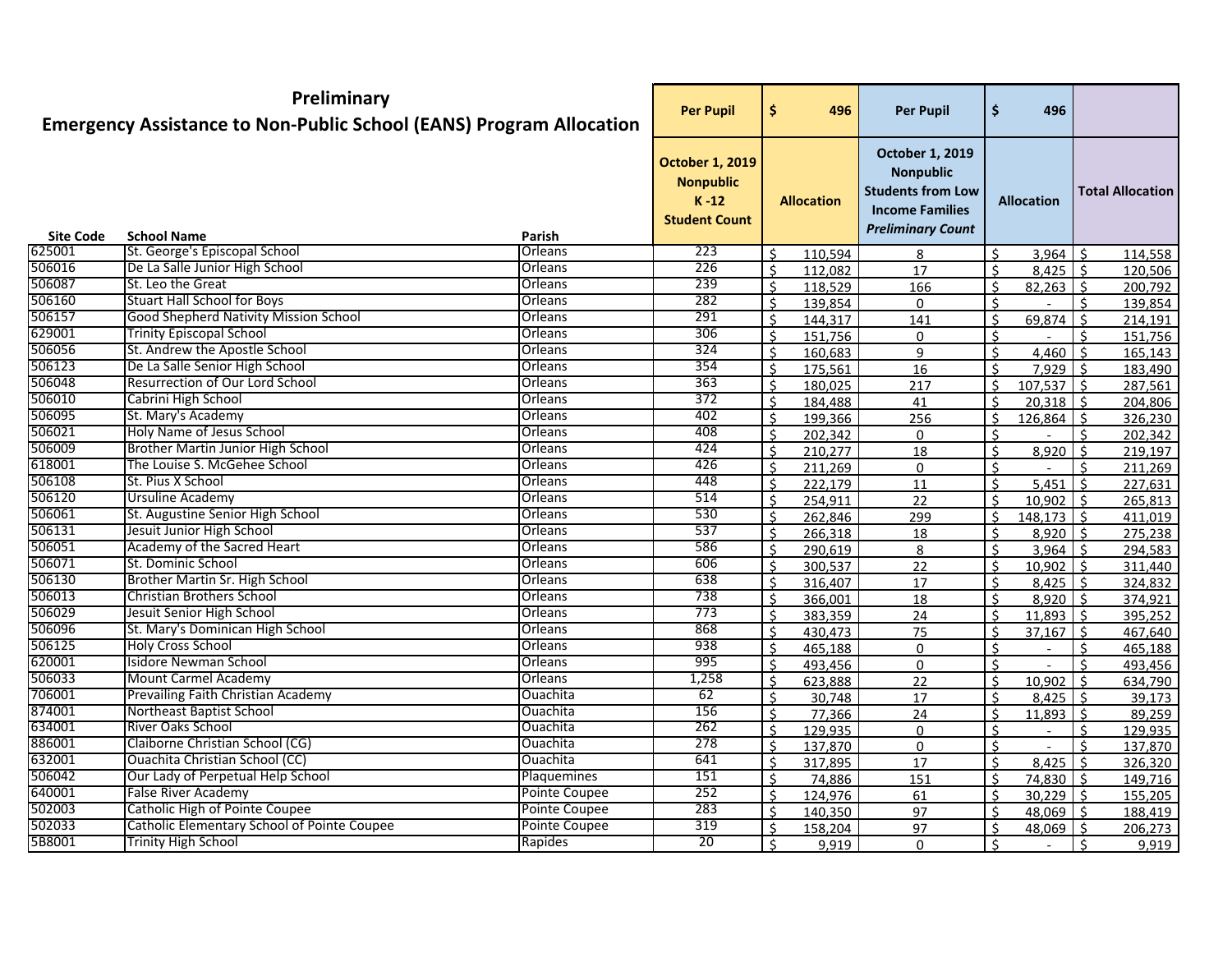|                            | Preliminary<br><b>Emergency Assistance to Non-Public School (EANS) Program Allocation</b> |                      | <b>Per Pupil</b>                                                               | \$           | 496               | <b>Per Pupil</b>                                                                                                             | \$                 | 496                         |                    |                         |
|----------------------------|-------------------------------------------------------------------------------------------|----------------------|--------------------------------------------------------------------------------|--------------|-------------------|------------------------------------------------------------------------------------------------------------------------------|--------------------|-----------------------------|--------------------|-------------------------|
|                            |                                                                                           |                      | <b>October 1, 2019</b><br><b>Nonpublic</b><br>$K - 12$<br><b>Student Count</b> |              | <b>Allocation</b> | <b>October 1, 2019</b><br><b>Nonpublic</b><br><b>Students from Low</b><br><b>Income Families</b><br><b>Preliminary Count</b> |                    | <b>Allocation</b>           |                    | <b>Total Allocation</b> |
| <b>Site Code</b><br>956001 | <b>School Name</b><br>Montessori Educational Center                                       | Parish<br>Rapides    |                                                                                |              |                   |                                                                                                                              |                    |                             |                    |                         |
| 619001                     | University Academy of Cenla                                                               | Rapides              | 130<br>224                                                                     | Ś.           | 64,472            | 0                                                                                                                            | \$                 |                             | $\mathsf{S}$       | 64,472                  |
| 501016                     | St. Frances Cabrini School                                                                | Rapides              | 244                                                                            | $\mathsf{S}$ | 111,090           | $\Omega$                                                                                                                     | $\mathsf{S}$       |                             | $\zeta$            | 111,090                 |
| 641001                     | Alexandria Country Day School                                                             | Rapides              | 310                                                                            | Ŝ.           | 121,008           | 128                                                                                                                          | Ŝ.                 | 63,432                      | Ŝ.                 | 184,440                 |
| 501011                     | Our Lady of Prompt Succor School                                                          | Rapides              | 363                                                                            | Ś.           | 153,740           | $\mathbf{0}$                                                                                                                 | ς                  |                             | ς.                 | 153,740                 |
| 882001                     | Grace Christian School (P)                                                                | Rapides              | 369                                                                            | \$           | 180,025           | 363                                                                                                                          | Ś.                 | 179,889                     | Ŝ.                 | 359,913                 |
| 501003                     | <b>Holy Savior Menard Central HS</b>                                                      | Rapides              | 454                                                                            | \$           | 183,000           | 0                                                                                                                            | Ś.                 |                             | Ŝ.                 | 183,000                 |
| 647001                     | Riverdale Academy                                                                         | <b>Red River</b>     | 129                                                                            | \$           | 225,155           | 37                                                                                                                           | Ŝ.                 | 18,336                      | Ŝ.                 | 243,491                 |
| 648001                     | Riverfield Academy                                                                        | Richland             | 399                                                                            | Ś.           | 63,976            | 0                                                                                                                            | ς                  |                             | ς.<br>¢            | 63,976                  |
| 651001                     | Lynn Oaks School                                                                          | St. Bernard          | 128                                                                            | Ś.           | 197,878           | 0                                                                                                                            | Ŝ.                 |                             |                    | 197,878                 |
| 506043                     | Our Lady of Prompt Succor School                                                          | St. Bernard          | 320                                                                            | Ś.           | 63,480            | 63                                                                                                                           | Ś.<br>$\mathsf{S}$ | 31,220                      | $\mathsf{S}$       | 94,700                  |
| 727001                     | <b>Boutte Christian Academy</b>                                                           | St. Charles          | 76                                                                             | Ś.           | 158,700           | 320                                                                                                                          |                    | $158,579$ \$<br>$17,345$ \$ |                    | 317,279                 |
| 506065                     | St. Charles Borromeo School                                                               | St. Charles          | 348                                                                            | Ś.           | 37,691            | 35                                                                                                                           | Ś.                 |                             |                    | 55,036                  |
| 502004                     | St. Peter Chanel Interparochial School                                                    | St. James            | 225                                                                            | Ś.           | 172,586           | 15                                                                                                                           | Ś.                 | $7,433$ \$                  |                    | 180,019                 |
| 506104                     | St. Peter School                                                                          | St. John the Baptist | 113                                                                            | Ŝ.           | 111,586           | 16                                                                                                                           | \$                 | $7,929$ \$<br>$34,689$ \$   |                    | 119,515                 |
| 506007                     | Ascension of Our Lord School                                                              | St. John the Baptist | 175                                                                            | \$           | 56,041            | 70                                                                                                                           | \$                 |                             |                    | 90,730                  |
| 506080                     | St. Joan of Arc School                                                                    | St. John the Baptist | 253                                                                            | \$           | 86,789            | 95                                                                                                                           | Ŝ.                 | 47,078 \$                   |                    | 133,867                 |
| 506066                     | St. Charles Catholic High School                                                          | St. John the Baptist | 403                                                                            | \$           | 125,472           | 82                                                                                                                           | Ś.<br>\$           | $40,636$ \$                 |                    | 166,108                 |
| 652001                     | Riverside Academy                                                                         | St. John the Baptist | 465                                                                            | Ś.           | 199,862           | 97                                                                                                                           |                    | $48,069$ \$                 |                    | 247,932                 |
| 9BI001                     | <b>Word Ministries Christian Academy</b>                                                  | St. Landry           | 37                                                                             | \$           | 230,610           | 92                                                                                                                           | Ś                  | $45,592$ \$                 |                    | 276,202                 |
| 538001                     | Family Worship Christian Academy                                                          | St. Landry           | 190                                                                            | \$           | 18,350            | 8                                                                                                                            | Ś                  | 3,964                       | $\zeta$            | 22,314                  |
| 504001                     | Academy of the Sacred Heart                                                               | St. Landry           | 321                                                                            | Ś.           | 94,228            | 170                                                                                                                          | Ś.                 | $84,245$ \$                 |                    | 178,473                 |
| 504026                     | St. Edmund School                                                                         | St. Landry           | 339                                                                            | Ś.           | 159,195           | 4                                                                                                                            | Ś.                 | $1,982$ \$                  |                    | 161,178                 |
| 504030                     | St. Ignatius School                                                                       | St. Landry           | 359                                                                            | \$           | 168,122           | 31                                                                                                                           | Ŝ.                 | $15,362$ \$                 |                    | 183,485                 |
| 785001                     | Westminster Christian Academy                                                             | St. Landry           | 451                                                                            | \$           | 178,041           | 45                                                                                                                           | \$                 | $22,300$ \$                 |                    | 200,341                 |
| 504015                     | Opelousas Catholic School                                                                 | St. Landry           | 495                                                                            | \$           | 223,667           | 20                                                                                                                           | Ŝ.                 | $9,911$ \$                  |                    | 233,578                 |
| 559001                     | Evangel House Christian Academy                                                           | St. Martin           | 9                                                                              | \$           | 245,488           | 95                                                                                                                           | Ŝ.<br>\$           | $47,078$ \$                 |                    | 292,567                 |
| 504044                     | St. Bernard School                                                                        | St. Martin           | 349                                                                            | Ś.<br>Ś.     | 4,463             | 0                                                                                                                            |                    |                             | Ŝ.                 | 4,463                   |
| 658001                     | Episcopal School of Acadiana                                                              | St. Martin           | 561                                                                            | \$           | 173,082           | 64                                                                                                                           | . Ś<br>Ś.          | 31,716                      | $\mathsf{S}$       | 204,798                 |
| 504031                     | St. John Elementary School                                                                | St. Mary             | 104                                                                            | \$           | 278,220<br>51,577 | 0<br>33                                                                                                                      | \$                 | $16,354$ \$                 |                    | 278,220<br>67,931       |
| 660001                     | Chitimacha Tribal School                                                                  | St. Mary             | 108                                                                            | Ś.           |                   |                                                                                                                              | Ś.                 |                             | $\dot{\mathsf{S}}$ |                         |
| 504006                     | Hanson Memorial School                                                                    | St. Mary             | 142                                                                            | Š.           | 53,561            | 0                                                                                                                            | Ŝ.                 | $21,805$ \$                 |                    | 53,561                  |
| 503001                     | Central Catholic School                                                                   | St. Mary             | 436                                                                            | Ś.           | 70,423<br>216,228 | 44<br>98                                                                                                                     | Ŝ.                 | $48,565$ \$                 |                    | 92,228                  |
| 962001                     | Covington Montessori School                                                               | St. Tammany          | $\mathbf{1}$                                                                   | Ŝ.           | 496               | 0                                                                                                                            | \$                 | $\sim$                      | Ŝ.                 | 264,793<br>496          |
| 721001                     | Montessori Christian Academy, LLC                                                         | St. Tammany          | $\mathbf{2}$                                                                   | Ŝ.           | 992               | 0                                                                                                                            | \$                 | $\blacksquare$              |                    | 992                     |
| 703001                     | Lakeview Maria Montessori Preschool                                                       | St. Tammany          | 5                                                                              | Ŝ.           | 2,480             | 0                                                                                                                            | Ś.                 |                             |                    | 2,480                   |
| KBY001                     | Children's College                                                                        | St. Tammany          | $\overline{5}$                                                                 | \$           | 2,480             | 3                                                                                                                            | Ŝ.                 | $1,487$ \$                  |                    | 3,966                   |
|                            |                                                                                           |                      |                                                                                |              |                   |                                                                                                                              |                    |                             |                    |                         |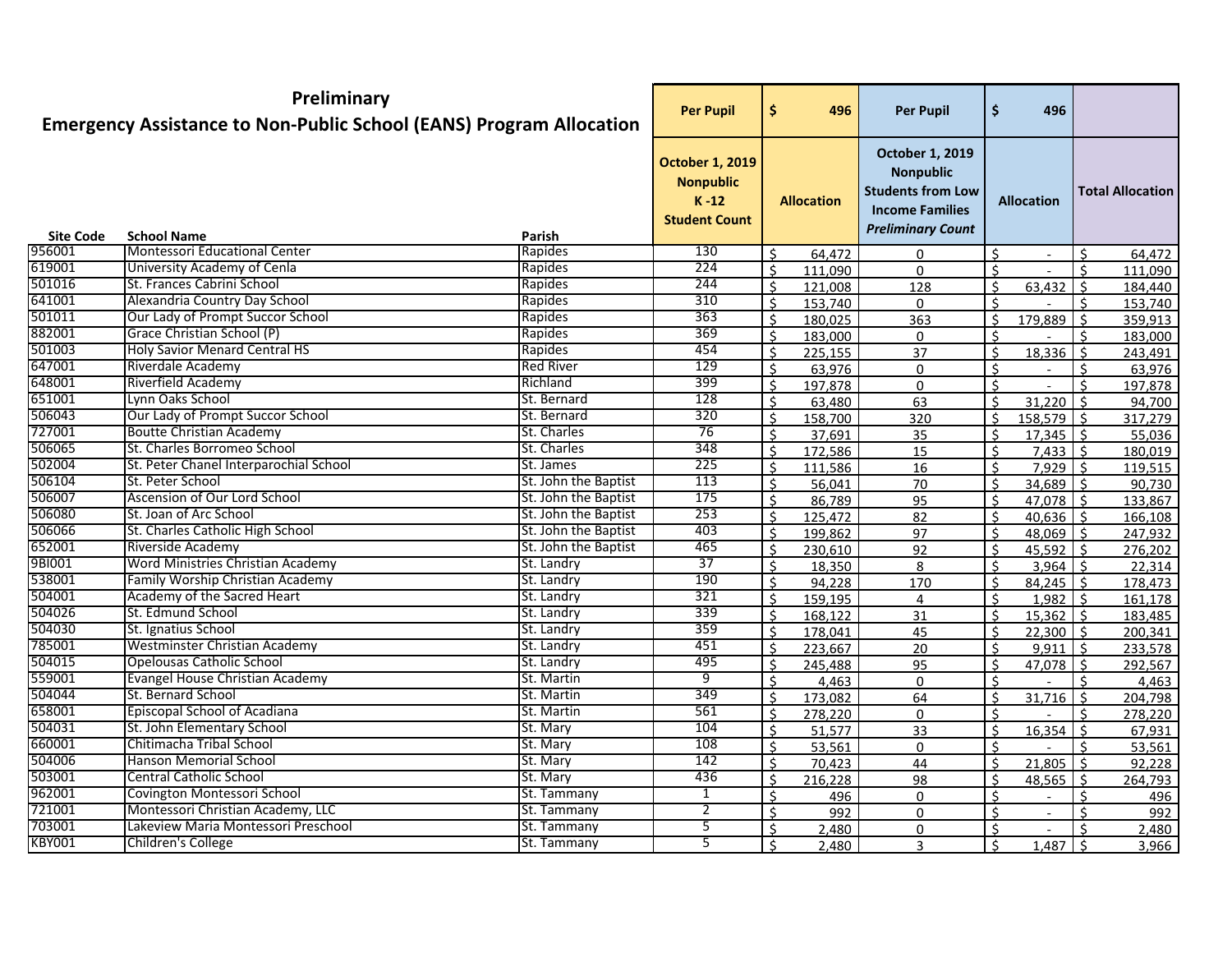|                  | Preliminary<br><b>Emergency Assistance to Non-Public School (EANS) Program Allocation</b> |                            | <b>Per Pupil</b>                                                             | \$<br>496                                | <b>Per Pupil</b>                                                                                                             | \$           | 496                        |              |                         |
|------------------|-------------------------------------------------------------------------------------------|----------------------------|------------------------------------------------------------------------------|------------------------------------------|------------------------------------------------------------------------------------------------------------------------------|--------------|----------------------------|--------------|-------------------------|
|                  |                                                                                           |                            | <b>October 1, 2019</b><br><b>Nonpublic</b><br>$K-12$<br><b>Student Count</b> | <b>Allocation</b>                        | <b>October 1, 2019</b><br><b>Nonpublic</b><br><b>Students from Low</b><br><b>Income Families</b><br><b>Preliminary Count</b> |              | <b>Allocation</b>          |              | <b>Total Allocation</b> |
| <b>Site Code</b> | <b>School Name</b>                                                                        | Parish                     |                                                                              |                                          |                                                                                                                              |              |                            |              |                         |
| 5B1001           | Southern Magnolia Montessori School                                                       | St. Tammany                | 42                                                                           | $\mathsf{S}$<br>20,829                   | 0                                                                                                                            | Ś.           |                            | $\zeta$      | 20,829                  |
| 9B4001<br>663001 | Lakeside Christian Academy<br>Kehoe---France Northshore                                   | St. Tammany                | 91                                                                           | Ś.<br>45,130                             | 22                                                                                                                           | Ŝ.           | 10,902                     | $\vert$ s    | 56,033                  |
| 861001           | Cedarwood School                                                                          | St. Tammany                | 96<br>96                                                                     | $\mathsf{S}$<br>47,610                   | 0                                                                                                                            | ς            |                            | Ŝ.           | 47,610                  |
| 936001           | First Baptist Christian School                                                            | St. Tammany                |                                                                              | Ś.<br>47,610                             | 0                                                                                                                            | Ś            | $\blacksquare$             | Ś.           | 47,610                  |
| 506039           | Our Lady of Lourdes School                                                                | St. Tammany<br>St. Tammany | 209<br>291                                                                   | \$<br>103,651                            | $\overline{7}$                                                                                                               | \$           | 3,469                      | Ŝ.           | 107,120                 |
| 506046           | Pope John Paul II High School                                                             | St. Tammany                | 334                                                                          | \$<br>144,317                            | 37                                                                                                                           | \$           | $18,336$ \$                |              | 162,653                 |
| 506091           | St. Margaret Mary School                                                                  | St. Tammany                | 338                                                                          | \$<br>165,643                            | 31                                                                                                                           | \$           | $15,362$ \$                |              | 181,005                 |
| 506154           | Mary, Queen of Peace Catholic School                                                      | St. Tammany                | 370                                                                          | Ś.<br>167,626                            | 55                                                                                                                           | Ś            | $27,256$ \$                |              | 194,882                 |
| 506138           | St. Scholastica Academy                                                                   | St. Tammany                | 472                                                                          | \$<br>183,496                            | 5                                                                                                                            | $\zeta$      | $2,478$ \$                 |              | 185,974                 |
| 506034           | Our Lady of the Lake School                                                               | St. Tammany                | 552                                                                          | \$<br>234,082                            | 17                                                                                                                           | \$           | $8,425$ \$                 |              | 242,506                 |
| 746001           | <b>Christ Episcopal School</b>                                                            | St. Tammany                | 602                                                                          | Ś.<br>273,757<br>$\mathsf{S}$<br>298,554 | 30                                                                                                                           | Ś.<br>ς      | $14,867$ \$<br>$31,220$ \$ |              | 288,624                 |
| 735001           | Northlake Christian High School                                                           | St. Tammany                | 611                                                                          | Ś.<br>303,017                            | 63                                                                                                                           | Ŝ.           |                            | ¢            | 329,774                 |
| 506134           | Archbishop Hannan High School                                                             | St. Tammany                | 621                                                                          | \$<br>307,976                            | 0<br>17                                                                                                                      | \$           | $8,425$ \$                 |              | 303,017                 |
| 506103           | St. Peter School                                                                          | St. Tammany                | 662                                                                          | \$<br>328,310                            | 32                                                                                                                           | Ś            | $15,858$   \$              |              | 316,401<br>344,168      |
| 506101           | St. Paul's School                                                                         | St. Tammany                | 902                                                                          | \$<br>447,334                            | 42                                                                                                                           | \$           | $20,814$ \$                |              | 468,148                 |
| 669001           | <b>Emmanuel Seventh Day Adventist School</b>                                              | <b>Tangipahoa</b>          | 40                                                                           | Ś.<br>19,837                             | 40                                                                                                                           | \$           | $19,822$ \$                |              | 39,660                  |
| 963001           | Oaks Montessori School                                                                    | <b>Tangipahoa</b>          | 65                                                                           | Ś.<br>32,236                             | 0                                                                                                                            | Ś            |                            | ς            | 32,236                  |
| 502007           | Mater Dolorosa School                                                                     | <b>Tangipahoa</b>          | 124                                                                          | \$<br>61,496                             | 61                                                                                                                           | Ś.           | 30,229                     | $\zeta$      | 91,725                  |
| 773001           | <b>Trafton Academy</b>                                                                    | Tangipahoa                 | 218                                                                          | Ś.<br>108,114                            | 0                                                                                                                            | Ś.           |                            | $\zeta$      | 108,114                 |
| 9B6001           | Courtney Christian                                                                        | <b>Tangipahoa</b>          | 270                                                                          | Ś.<br>133,903                            | $\mathbf 0$                                                                                                                  | Ś.           |                            | $\zeta$      | 133,903                 |
| 502039           | St. Thomas Aquinas Diocesan Regional HS                                                   | <b>Tangipahoa</b>          | 315                                                                          | $\mathsf{S}$<br>156,220                  | 12                                                                                                                           | $\mathsf{S}$ | 5,947                      | $\mathsf{S}$ | 162,167                 |
| 502025           | St. Joseph School                                                                         | <b>Tangipahoa</b>          | 488                                                                          | \$<br>242,017                            | 123                                                                                                                          | \$           | $60,954$ \$                |              | 302,971                 |
| 502006           | <b>Holy Ghost School</b>                                                                  | <b>Tangipahoa</b>          | 512                                                                          | \$<br>253,919                            | 47                                                                                                                           | \$           | $23,291$ \$                |              | 277,211                 |
| 672001           | Oak Forest Academy                                                                        | Tangipahoa                 | 704                                                                          | \$<br>349,139                            | 59                                                                                                                           | \$           | $29,238$ \$                |              | 378,377                 |
| 675001           | Tensas Academy                                                                            | Tensas                     | 133                                                                          | Ś.<br>65,959                             | 41                                                                                                                           | \$           | $20,318$ \$                |              | 86,277                  |
| 9BJ001           | eLearning Academy of Houma                                                                | <b>Terrebonne</b>          | 63                                                                           | Ś.<br>31,244                             | 0                                                                                                                            | Ś            |                            | ς.           | 31,244                  |
| 532001           | Messiah Montessori                                                                        | Terrebonne                 | 85                                                                           | \$<br>42,155                             | 0                                                                                                                            | \$           | $\blacksquare$             | $\mathsf{S}$ | 42,155                  |
| 503005           | Maria Immacolata School                                                                   | <b>Terrebonne</b>          | 108                                                                          | $\mathsf{\hat{S}}$<br>53,561             | $\mathbf 0$                                                                                                                  | \$           | $\blacksquare$             | $\zeta$      | 53,561                  |
| 676001           | St. Matthew's Episcopal School                                                            | Terrebonne                 | 113                                                                          | $\zeta$<br>56,041                        | $\mathsf{O}\xspace$                                                                                                          | 4            |                            | 4            | 56,041                  |
| 503010           | St. Gregory Barbarigo School                                                              | Terrebonne                 | 117                                                                          | $\mathsf{S}$<br>58,025                   | 57                                                                                                                           | ς.           | $28,247$ \$                |              | 86,271                  |
| 503007           | St. Bernadette School                                                                     | Terrebonne                 | 388                                                                          | \$<br>192,423                            | 30                                                                                                                           | Ś            | $14,867$ \$                |              | 207,290                 |
| 637001           | Covenant Christian Academy                                                                | Terrebonne                 | 443                                                                          | \$<br>219,700                            | 0                                                                                                                            | \$           |                            | Ŝ.           | 219,700                 |
| 503008           | St. Francis de Sales Cathedral School                                                     | Terrebonne                 | 581                                                                          | \$<br>288,139                            | 59                                                                                                                           | Ś            | $29,238$ \$                |              | 317,377                 |
| 913001           | Houma Christian School                                                                    | Terrebonne                 | 648                                                                          | \$<br>321,367                            | $\overline{2}$                                                                                                               | Ś.           | 9915                       |              | 322,358                 |
| 503014           | Vandebilt Catholic High School                                                            | Terrebonne                 | 752                                                                          | Ś.<br>372,944                            | 48                                                                                                                           | <sup>5</sup> | $23,787$ \$                |              | 396,731                 |
| 992001           | Union Christian Academy                                                                   | Union                      | 166                                                                          | \$<br>82,325                             | 166                                                                                                                          | Ś.           | $82,263$ \$                |              | 164,588                 |